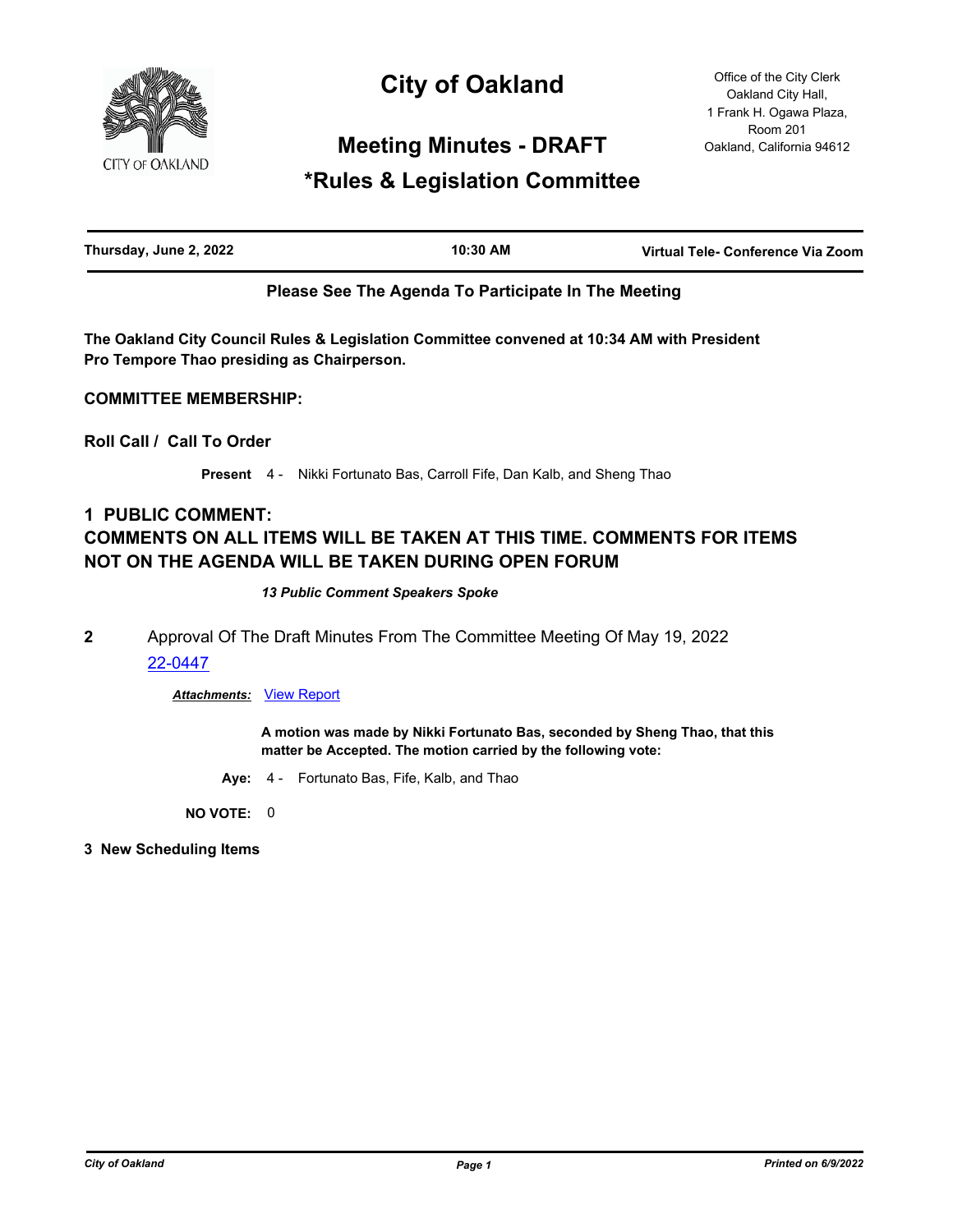**3.1** Subject: New Construction Notice Of Funding Availability FY 2021-22 From: Housing And Community Development Department Recommendation: Receive An Informational Report On The City's 2021-22 Affordable Housing Notice Of Funding Availability; And Adopt The Following Pieces Of Legislation; [22-0435](http://oakland.legistar.com/gateway.aspx?m=l&id=/matter.aspx?key=33356)

Attachments: [View Report And Attachments](http://oakland.legistar.com/gateway.aspx?M=F&ID=5651de0c-96e5-4e9b-a9bf-d0cd40ea1218.pdf)

[View Presentation](http://oakland.legistar.com/gateway.aspx?M=F&ID=e601b501-367c-4cb8-ab5b-d14bc54bfa4a.pptx) [View Supplemental Report - 6/2/2022](http://oakland.legistar.com/gateway.aspx?M=F&ID=3a02e2f5-fc3f-45cc-b331-5632151f82e1.pdf) [View Supplemental Presentation - 6/2/2022](http://oakland.legistar.com/gateway.aspx?M=F&ID=2dcb0967-a0a3-4229-892b-1a780e9e1647.pptx)

**This Informational Report be Scheduled.to go before the Concurrent Meeting of the Oakland Redevelopment Successor Agency / City Council / Geologic Hazard Abatement District Board to be heard 6/7/2022**

1) A Resolution Authorizing Affordable Housing Development Loans In A Total Amount Not To Exceed \$30,561,000 For The Following Affordable Housing New Construction Projects: 3050 International (3050 International Boulevard), Longfellow Corner (3801-3807 & 3823-3829 Martin Luther King Jr. Way), 34th & San Pablo (3419-3431 San Pablo Avenue), Agnes Memorial Senior Housing (2372 International Boulevard), And 500 Lake Park Apartments (500 Lake Park Avenue) [TITLE CHANGE] [22-0436](http://oakland.legistar.com/gateway.aspx?m=l&id=/matter.aspx?key=33357)

Attachments: [View Legislation](http://oakland.legistar.com/gateway.aspx?M=F&ID=1341f698-014a-4b30-a649-9df73581d966.pdf)

[View Supplemental Legislation - 6/2/2022](http://oakland.legistar.com/gateway.aspx?M=F&ID=32edb327-940f-4d53-853d-e0cdfb3b026f.pdf)

*A Title Change was approved* 

*The June 2, 2022 Rule And Legislation Committee approved the urgency finding on this item for the following reasons: That there is a need to take immediate action which came to the attention of the local body after the agenda was posted, and that the need to take immediate action is required to avoid a substantial adverse impact that would occur if the action were deferred to a subsequent special or regular meeting.*

**This City Resolution be Scheduled.to go before the Concurrent Meeting of the Oakland Redevelopment Successor Agency / City Council / Geologic Hazard Abatement District Board to be heard 6/7/2022**

2) A Resolution Appropriating \$1,577,870.14 From Funding Reimbursed To The City By The U.S. Department Of Housing And Urban Development's Housing Development Grant Program To Housing Development Activities; And [22-0437](http://oakland.legistar.com/gateway.aspx?m=l&id=/matter.aspx?key=33358)

#### *Attachments:* [View Legislation](http://oakland.legistar.com/gateway.aspx?M=F&ID=2d519da0-c246-45f5-9429-59281b971ebd.pdf)

**This City Resolution be Scheduled.to go before the Concurrent Meeting of the Oakland Redevelopment Successor Agency / City Council / Geologic Hazard Abatement District Board to be heard 6/7/2022**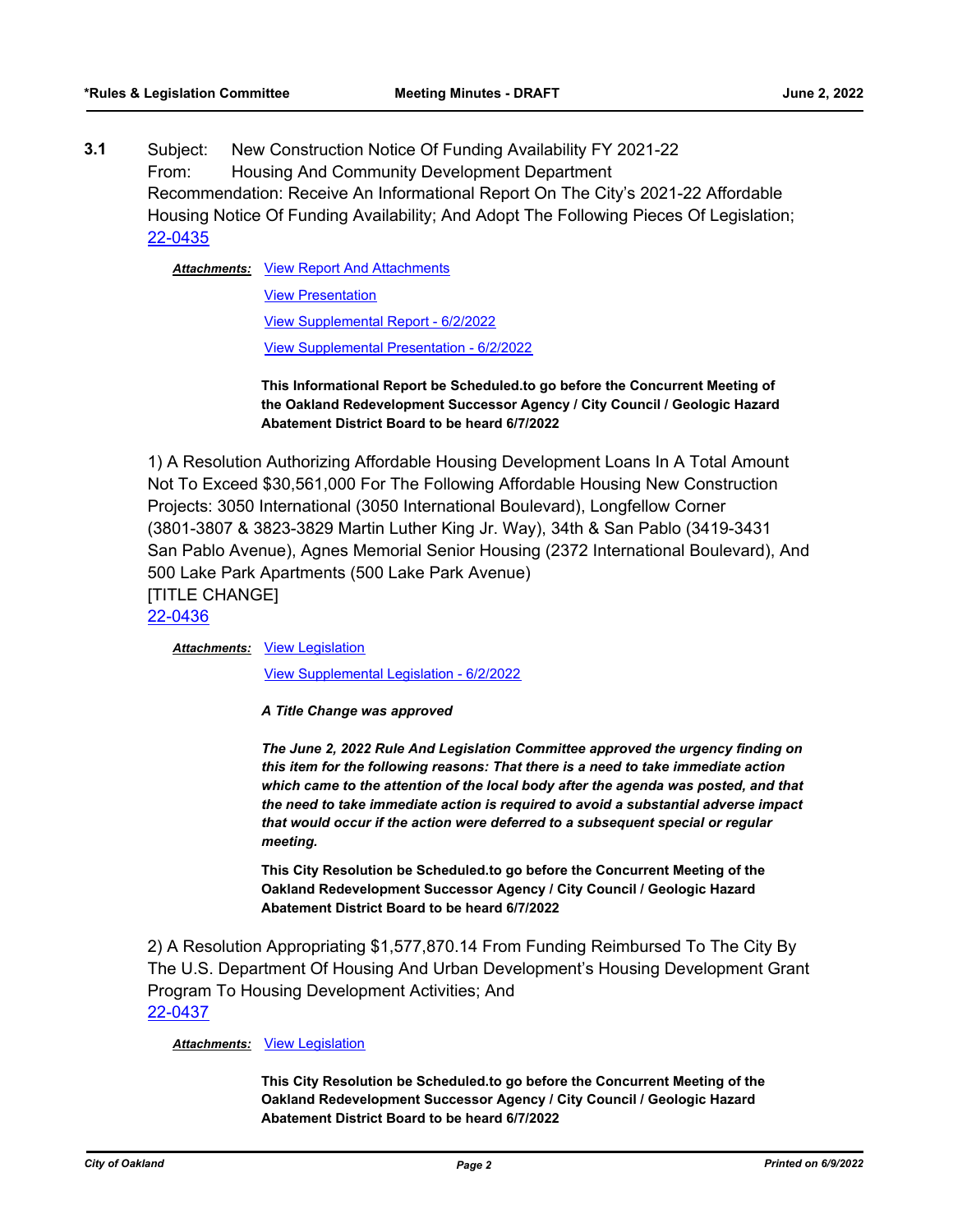3) A Resolution Amending City Council Resolution No. 88765 C.M.S. Authorizing Affordable Housing Development Loans To The Friendship Senior Housing And The Phoenix Projects To Change The Funding Sources For A Portion Of The Loans To Include Allocations From The California Department Of Housing And Community Development's Local Housing Trust Fund Program [22-0438](http://oakland.legistar.com/gateway.aspx?m=l&id=/matter.aspx?key=33359)

*Attachments:* [View Legislation](http://oakland.legistar.com/gateway.aspx?M=F&ID=9c9c985e-e7fb-4e82-8475-0ef6fae3d573.pdf)

**This City Resolution be Scheduled.to go before the Concurrent Meeting of the Oakland Redevelopment Successor Agency / City Council / Geologic Hazard Abatement District Board to be heard 6/7/2022**

**3.2** Subject: Recognizing Black Daddy: The Movie

From: Councilmember Taylor

Recommendation: Adopt A Resolution Recognizing Damon Jamal Taylor And Other Local Artists On Their Award Winning Documentary "Black Daddy: The Movie" And Supporting The Film's Premiere On Fathers Day Weekend June 17 Through June 19, 2022

# [22-0469](http://oakland.legistar.com/gateway.aspx?m=l&id=/matter.aspx?key=33390)

**Attachments: [View Report](http://oakland.legistar.com/gateway.aspx?M=F&ID=f6117d70-2199-4b67-ac83-c5ebc994afbc.pdf)** 

[View Legislation](http://oakland.legistar.com/gateway.aspx?M=F&ID=ab0833fd-00ab-4c7f-acd0-cf3d92ec91f1.pdf)

*Approved to be scheduled to Consent* 

*The June 2, 2022 Rule And Legislation Committee approved the urgency finding on this item for the following reasons:* 

*The June 2, 2022 Rule And Legislation Committee approved the urgency finding on this item for the following reason: That there is a need to take immediate action which came to the attention of the local body after the agenda was posted, and that the need to take immediate action relates to a purely ceremonial or commendatory action.*

**This City Resolution be Scheduled.to go before the Concurrent Meeting of the Oakland Redevelopment Successor Agency / City Council / Geologic Hazard Abatement District Board to be heard 6/7/2022**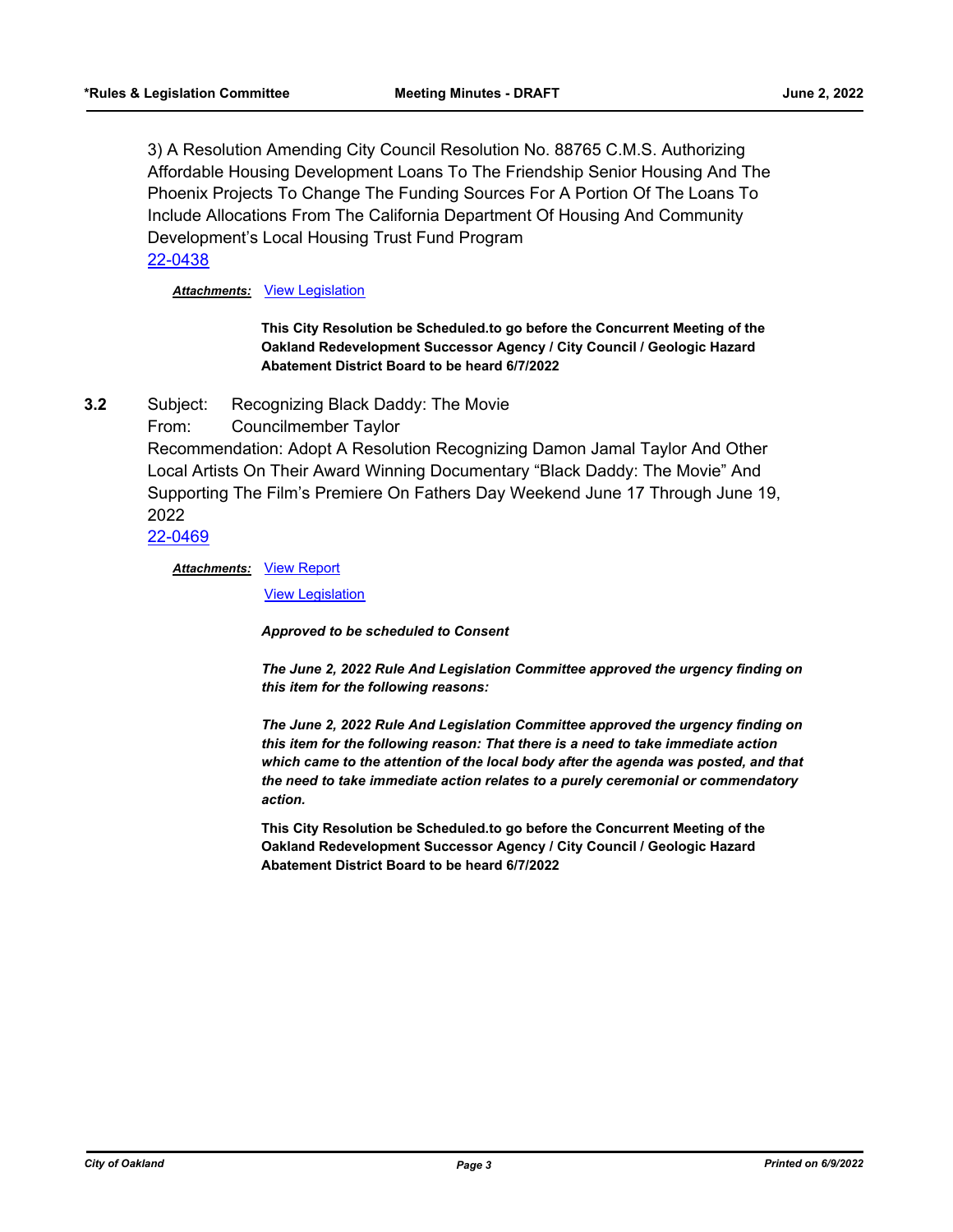**3.3** Subject: Special Events Ordinance Amendments From: Economic Workforce And Development Department Recommendation: Adopt The Following Pieces Of Legislation;

> 1) An Ordinance Amending (1) Oakland Municipal Code Chapter 9.52 (The Special Events Permitting Ordinance) To Transfer Responsibilities From The Oakland Police Department (OPD) To Civilian Staff, Amend Security Protocols, Create Tiers For Differing Events, Streamline The Permit Review Process And Amend The Appeals Process And (2) Oakland Municipal Code Chapter 12.08 (The Encroachments Ordinance) To Align With The Changes To Chapter 9.52; [22-0485](http://oakland.legistar.com/gateway.aspx?m=l&id=/matter.aspx?key=33405)

#### *Non Consent*

**This Ordinance be Scheduled.to go before the \* Concurrent Meeting of the Oakland Redevelopment Successor Agency and the City Council to be heard 6/21/2022**

2) An Ordinance Amending Oakland Municipal Code Chapter 5.52 (Private Patrol Services And Private Watchman Ordinance) To Update Language In Compliance With The City's Gender-Inclusive Language Policy Including Changing The Term "Watchman" To "Guard"; And

[22-0486](http://oakland.legistar.com/gateway.aspx?m=l&id=/matter.aspx?key=33406)

*Non Consent*

**This Ordinance be Scheduled.to go before the \* Concurrent Meeting of the Oakland Redevelopment Successor Agency and the City Council to be heard 6/21/2022**

3) An Ordinance Amending The City Of Oakland Master Fee Schedule (Adopted By Ordinance No. 13678 C.M.S., As Amended) To Modify City Of Oakland Special Event Permit Fees

[22-0487](http://oakland.legistar.com/gateway.aspx?m=l&id=/matter.aspx?key=33407)

*Non Consent*

**This Ordinance be Scheduled.to go before the \* Concurrent Meeting of the Oakland Redevelopment Successor Agency and the City Council to be heard 6/21/2022**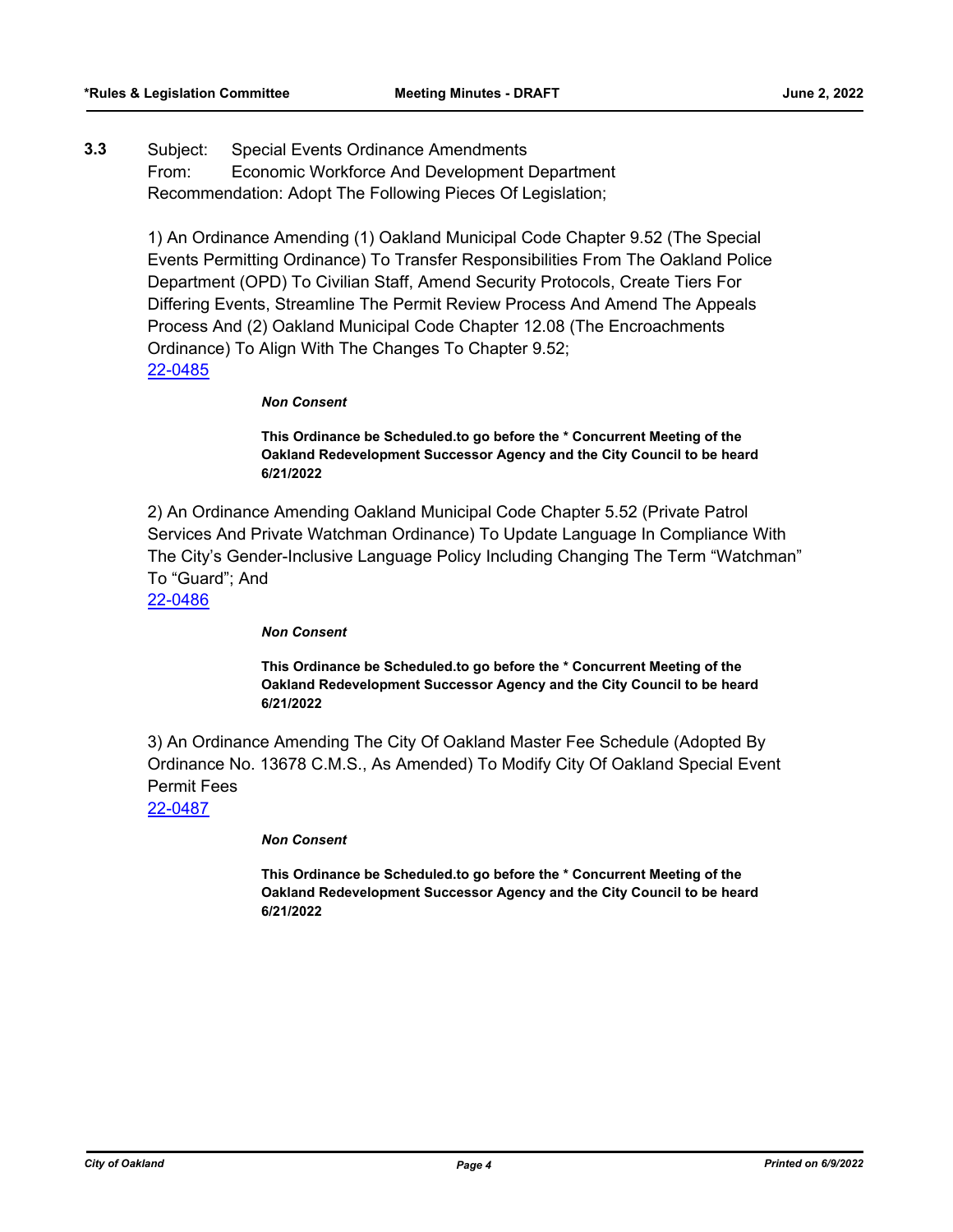**3.4** Subject: Charter Amendment Ballot Measure Regarding Non-Gendered Language From: Office Of The City Attorney, Council President Fortunato Bas, Councilmember Gallo, Ried, And Kalb

Recommendation: Adopt A Resolution On The City Council's Own Motion Submitting To The Voters For The November 8, 2022, General Municipal Election A Measure That, Pursuant To Council Resolution No. 88320 C.M.S., Would Amend The City Charter In Its Entirety To: (1) Replace Gender-Specific Language With Gender-Inclusive Language, In Recognition That Women And Non-Binary Persons As Well As Men, Hold Positions As City Officers And City Staff; And (2) Delete Articles XIV And XV Pertaining To Obsolete Retirement Systems For Police Officers And Firefighters, Respectively; And Directing The City Clerk To Fix The Date For Submission Of Arguments And Provide For Notice And Publication, And Take Any And All Actions Necessary Under Law To Prepare For And Conduct The November 8, 2022, General Municipal Election [22-0446](http://oakland.legistar.com/gateway.aspx?m=l&id=/matter.aspx?key=33367)

#### *A Title Change was approved*

*Council President Fortunato Bas, Councilmember Gallo, Ried, And Kalb requested to be added as Coauthor*

**This City Resolution be \* Withdrawn from the June 9, 2022 Rules & Legislation Committee Agenda and Rescheduled.to go before the \*Rules & Legislation Committee to be heard 6/16/2022**

**3.5** Subject: Non-Citizen Voting Measure To The November 8, 2022 General Election From: Councilmembers Kalb And Reid

Recommendation: Adopt A Resolution On The City Council's Own Motion Submitting To The Voters At The November 8, 2022 General Municipal Election, An Amendment To Article XI (Elections) Of The Charter Of The City Of Oakland To Add Section 1107 To Provide For Voting By Noncitizen Residents Who Are The Parents, Legal Guardians, Or Legally Recognized Caregivers Of A Child Residing In Oakland To Vote For The Office Of School Board Director On The Oakland Unified School District Board, And Directing The City Clerk To Take All Actions Necessary Under Law To Submit This Item To The November 8, 2022 General Election

[22-0470](http://oakland.legistar.com/gateway.aspx?m=l&id=/matter.aspx?key=33391)

*Sponsors:* Reid

#### **Attachments: [View Report](http://oakland.legistar.com/gateway.aspx?M=F&ID=724c54a4-becb-4733-9486-37b42dab59d7.pdf)**

[View Legislation](http://oakland.legistar.com/gateway.aspx?M=F&ID=6f9b40ea-9d87-495d-9e91-73dd864fdec0.pdf)

**This City Resolution be Scheduled.to go before the \*Rules & Legislation Committee to be heard 6/16/2022**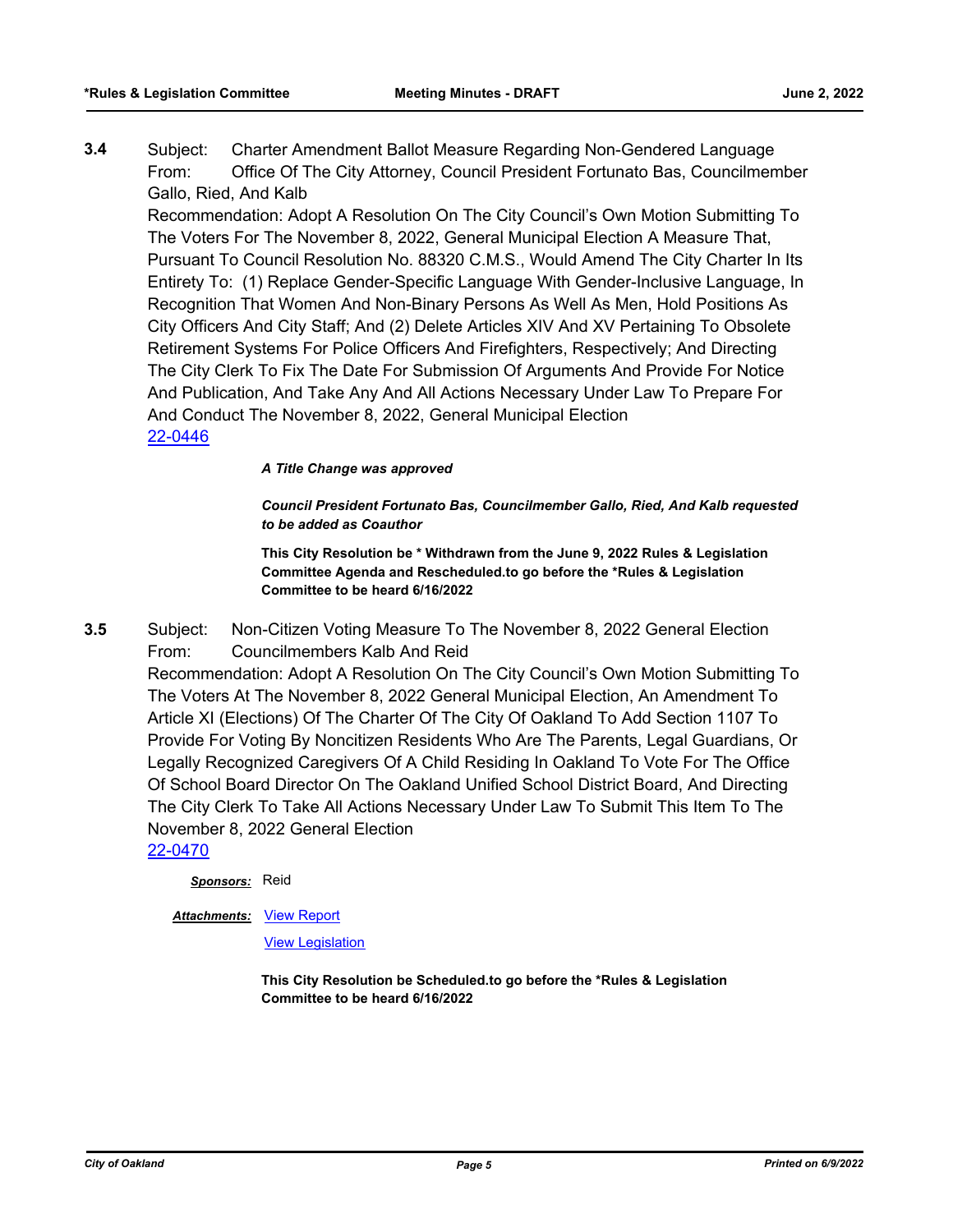**3.6** Subject: On-Call Planning Support Services From: Planning And Building Department Recommendation: Adopt A Resolution: (1) Authorizing The City Administrator To Negotiate, Award And Execute A Professional Services Agreement With Interwest Consulting Group In An Amount Not To Exceed One Million Dollars (\$1,000,000) For On-Call Planning Permit Support Services On An As-Needed Basis, For A Period Of Eighteen Months, With An Option For The City Administrator To Enter Into A Contract Extension For An Additional Six Months In An Amount Not To Exceed Three Hundred And Fifty Thousand Dollars (\$350,000) Without Returning To City Council, While Waiving The City's Local/Small Local Business (L/SLBE) Program Requirements; And (2) Appropriating One Million Three Hundred Fifty Thousand Dollars (\$1,350,000) From The Development Services Fund (Fund 2415) Balance To Fund Both The Contract Awarded To Interwest Consulting Group And City Administrator Optional Contract Extension To Provide On-Call Planning Permit Support Services On An As-Needed Basis; And (3) Making Appropriate California Environmental Quality Act (CEQA) Findings [22-0363](http://oakland.legistar.com/gateway.aspx?m=l&id=/matter.aspx?key=33284)

#### **Attachments: [View Report](http://oakland.legistar.com/gateway.aspx?M=F&ID=fdd4f5ac-00fe-416a-9a56-a48579417b27.pdf)**

[View Legislation](http://oakland.legistar.com/gateway.aspx?M=F&ID=d9bbee05-26af-4ba7-8293-addecb27b115.pdf) [View Supplemental Report - 6/9/2022](http://oakland.legistar.com/gateway.aspx?M=F&ID=95f96ea6-de4f-4d71-9175-ca7a43ce4677.pdf) [View Supplemental Legislation - 6/9/2022](http://oakland.legistar.com/gateway.aspx?M=F&ID=f8f98525-6b0c-40d1-a815-07a6fe169b8c.pdf)

*Non Consent*

**This City Resolution be Scheduled.to go before the \* Concurrent Meeting of the Oakland Redevelopment Successor Agency and the City Council to be heard 6/21/2022**

**3.7** Subject: Caltrans Clean California Maintenance Agreement And Grant From: Public Works Department Recommendation: Adopt The Following Pieces of Legislation;

> 1) A Resolution Authorizing The City Administrator To: (1) Accept And Appropriate Clean California Grant Funds To Oakland Public Works For Six Hundred Forty Thousand Dollars (\$640,000) Per Year For Two Years For A Total Of \$1,280,000 From The Department Of Transportation (Caltrans); And (2) Execute A Two-Year, Clean California Maintenance Agreement Between Caltrans And The City Of Oakland (City) To Provide Litter, Bulky Waste, And Homeless Encampment Debris Removal Services To Caltrans' In The State Of California's Rights Of Way In The City; And [22-0475](http://oakland.legistar.com/gateway.aspx?m=l&id=/matter.aspx?key=33395)

#### *Non Consent*

**This City Resolution be Scheduled.to go before the \* Concurrent Meeting of the Oakland Redevelopment Successor Agency and the City Council to be heard 6/21/2022**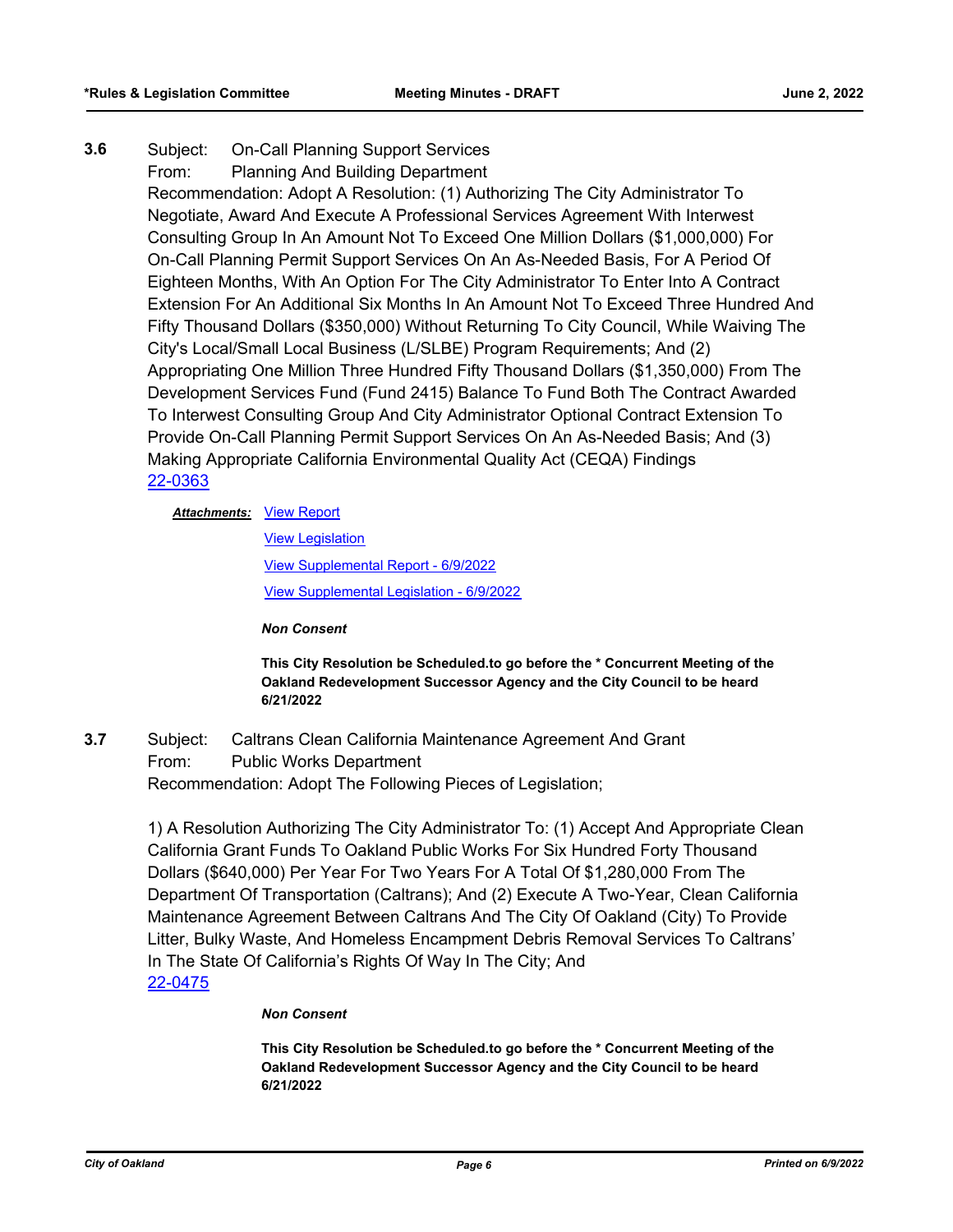2) A Resolution Authorizing The City Administrator To: (1) Amend And Extend The Term Of The As-Needed Contract With The Beautification Council By Fourteen (14) Months From April 30, 2023, To June 30, 2024; (2) Increase The Contract Amount By One Million Two Hundred Eighty Thousand Dollars (\$1,280,000) For A Total Not To Exceed Contract Amount Of Two Million Eight Hundred Eighty Thousand Dollars (\$2,880,000); And (3) Waive Further Advertising And Competitive Request For Proposal/Qualification Selection And Local Business/Small Local Business Participation Requirements [22-0478](http://oakland.legistar.com/gateway.aspx?m=l&id=/matter.aspx?key=33398)

#### *Non Consent*

**This City Resolution be Scheduled.to go before the \* Concurrent Meeting of the Oakland Redevelopment Successor Agency and the City Council to be heard 6/21/2022**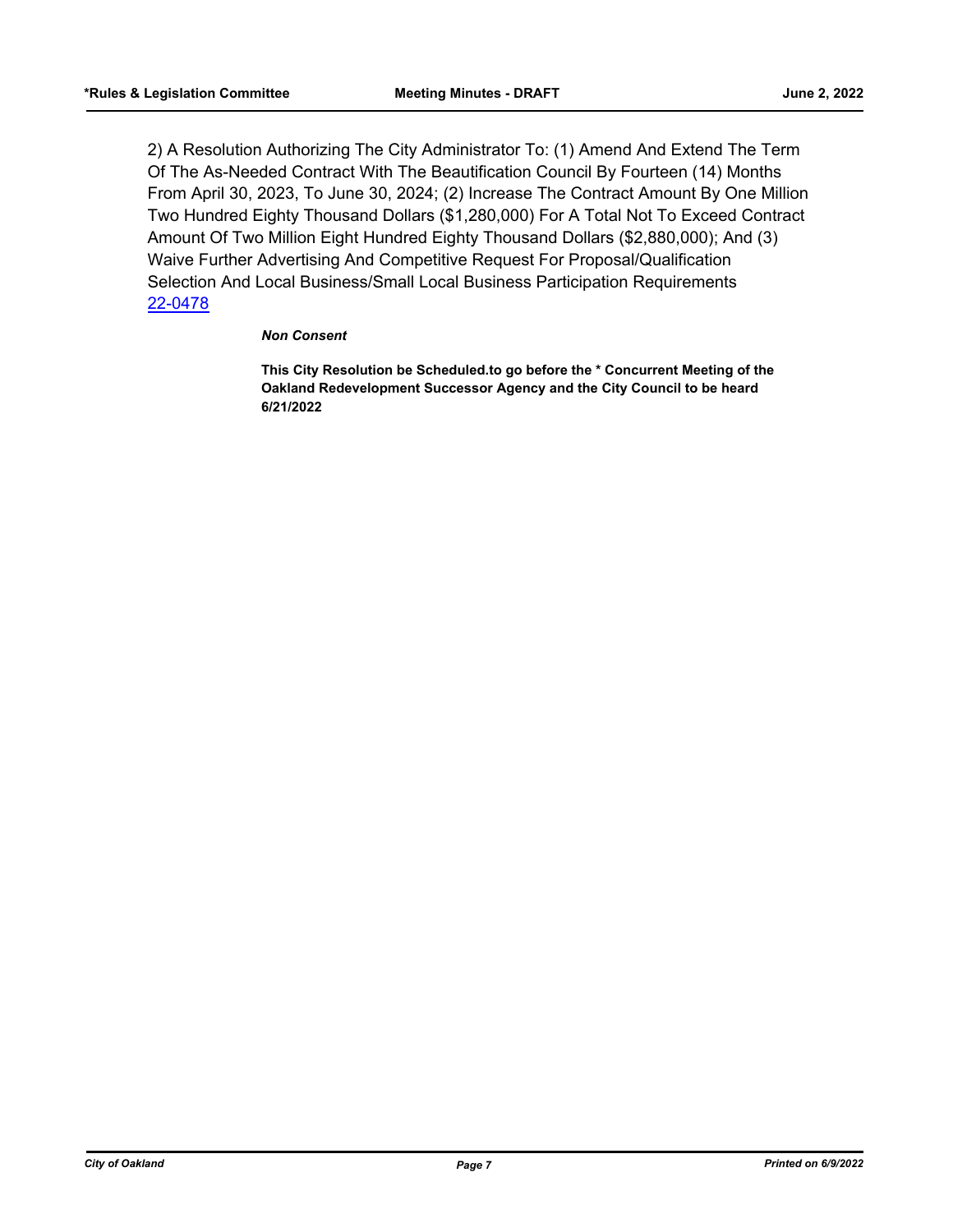**3.8** Subject: Contract For Objective Design Standards And Project Review Streamlining From: Planning And Building Department Recommendation: TITLE CHANGE

[OLD TITLE] Adopt A Resolution:

(1) Authorizing The City Administrator To Negotiate, Award And Execute A Professional Services Agreement To Dyett & Bhatia In An Amount Not To Exceed Seven Hundred And Twenty Thousand Dollars (\$720,000) That Includes Sixty-Four Thousand And Five Hundred Dollars (\$64,500) Contingency Amount For Providing Technical Expertise In The Creation Of Project Review Streamlining Procedures And Objective Design Standards; And

(2) Appropriating Three Hundred And Seventy Thousand Dollars (\$370,000) That Includes Sixty-Four Thousand And Five Hundred Dollars (\$64,500) Contingency Amount From The Development Services Fund (Fund 2415) Balance To Finance A Portion Of The Contract Awarded To Dyett And Bhatia To Provide Technical Expertise In The Creation Of Project Review Streamlining Procedures And Objective Design Standards; And

(3) Making Appropriate California Environmental Quality Act (CEQA) Findings

[NEW TITLE] Adopt A Resolution:

(1) Authorizing The City Administrator To Negotiate, Award And Execute A Professional Services Agreement To Dyett & Bhatia In An Amount Not To Exceed Seven Hundred And Twenty Thousand Dollars (\$720,000) That Includes Sixty-Four Thousand And Five Hundred Dollars (\$64,500) Contingency Amount For A Period Of Approximately One Year For Providing Technical Expertise in the Creation of Project Review Streamlining Procedures And Objective Design Standards; And

(2) Requesting To Use Three Hundred and Seventy Thousand Dollars (\$370,000) From The Development Services Fund (Fund 2415) Balance To Finance A Portion Of The Contract Awarded To Dyett And Bhatia To Provide Technical Expertise in the Creation of Project Review Streamlining Procedures And Objective Design Standards; And

(3) Making Appropriate California Environmental Quality Act (CEQA) Findings; On The June 21, 20221 City Council Agenda On Consent [22-0477](http://oakland.legistar.com/gateway.aspx?m=l&id=/matter.aspx?key=33397)

*Consent*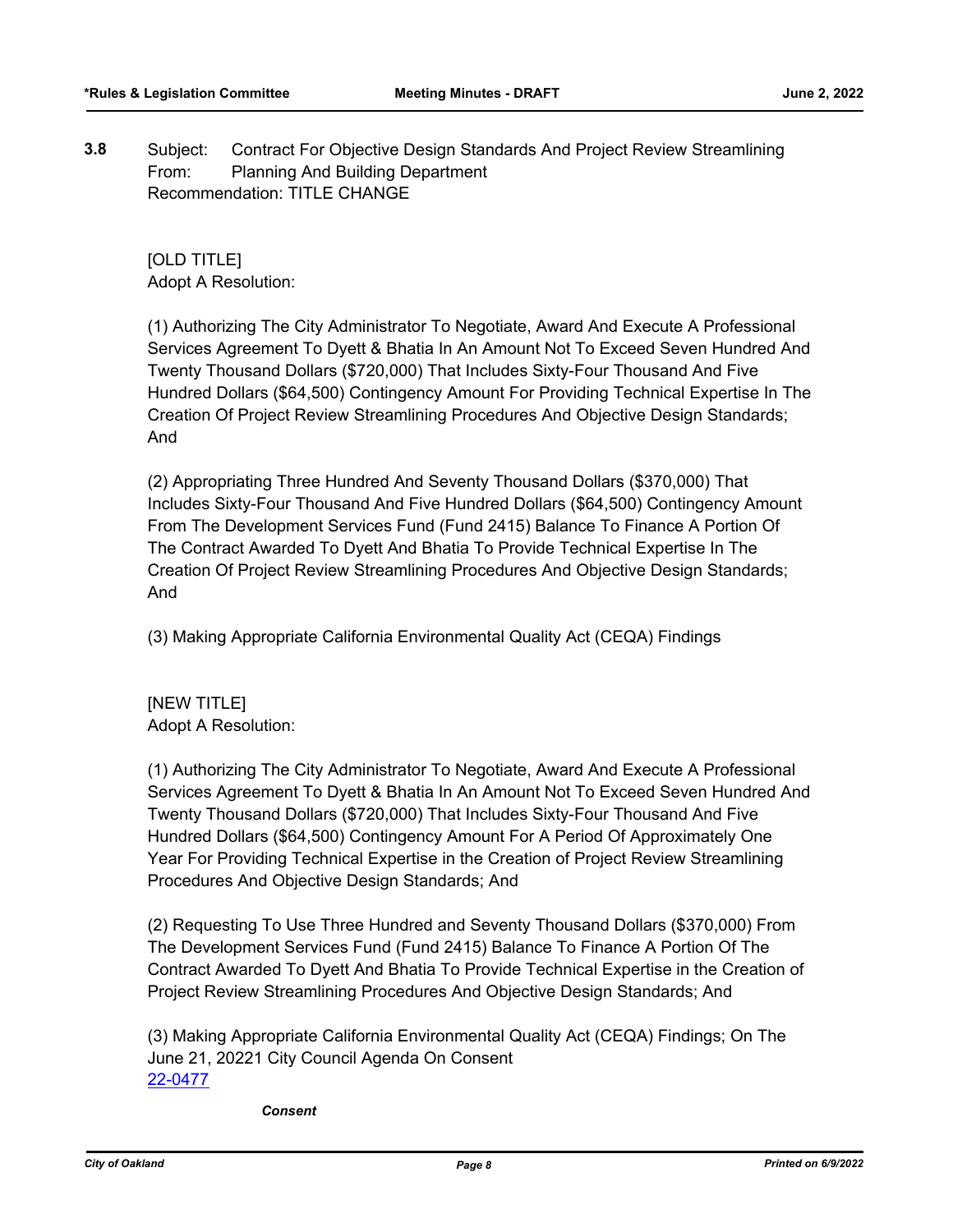**This City Resolution be Scheduled.to go before the \* Concurrent Meeting of the Oakland Redevelopment Successor Agency and the City Council to be heard 6/21/2022**

**3.9** Subject: Ordinance Amending Ordinance No. 13640 C.M.S.

From: Workplace And Employment Standards Department Recommendation: Adopt An Ordinance Amending Ordinance No. 13640 C.M.S., Which Revised Oakland's Local And Small Local Business Enterprise (L/SLBE) Program, To Make Clerical Edits To And Delete Ambiguous Language In The Local And Small Local Business Enterprise Program Manual In The Definition Of Substantial Presence As A Part Of The Certification Criteria That Defines Local Business Enterprise As Set Forth In Exhibit 1 Attached Hereto

[22-0484](http://oakland.legistar.com/gateway.aspx?m=l&id=/matter.aspx?key=33404)

#### *Consent*

**This Ordinance be Scheduled.to go before the \* Concurrent Meeting of the Oakland Redevelopment Successor Agency and the City Council to be heard 6/21/2022**

**3.10** Subject: Celebrating Director Ryan Russo For His Service To The City Of Oakland From: Council President Bas Recommendation: Adopt A Resolution Celebrating Oakland Transportation Department Director Ryan Russo For His Service To The City Of Oakland [22-0491](http://oakland.legistar.com/gateway.aspx?m=l&id=/matter.aspx?key=33411)

#### *Ceremonial*

**This City Resolution be Scheduled.to go before the \* Concurrent Meeting of the Oakland Redevelopment Successor Agency and the City Council to be heard 6/21/2022**

**3.11** Subject: Calling On Microsoft Corporation To Allow Users To Designate Pronouns From: Office Of The City Attorney Recommendation: Adopt A Resolution Calling On Microsoft Corporation To Allow Users To Designate Their Personal Pronouns In Their Microsoft Teams' User Profiles [22-0493](http://oakland.legistar.com/gateway.aspx?m=l&id=/matter.aspx?key=33413)

#### *non Consent*

**This City Resolution be Scheduled.to go before the \* Concurrent Meeting of the Oakland Redevelopment Successor Agency and the City Council to be heard 6/21/2022**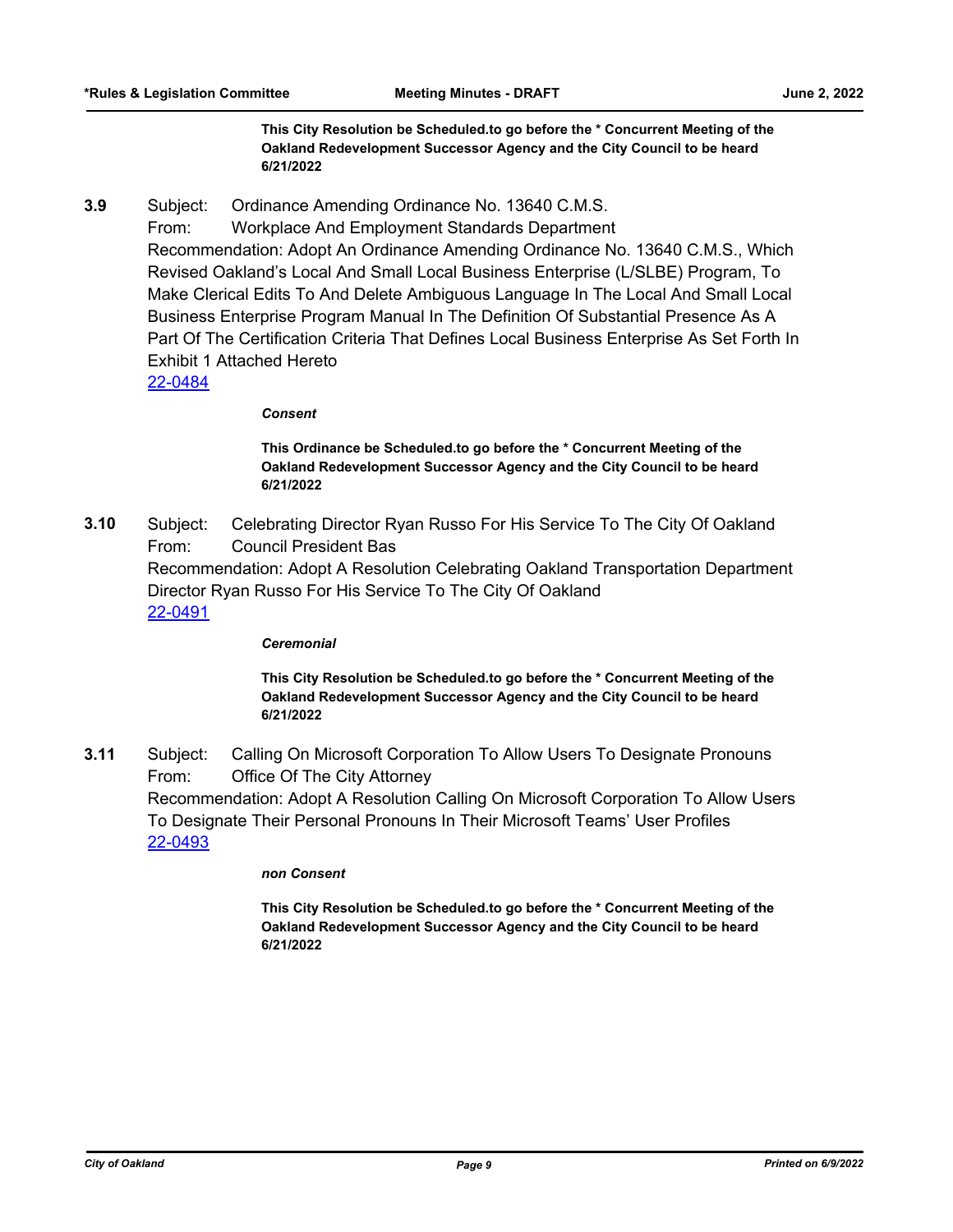**3.12** Subject: Resolution Honoring Doryanna M. Moreno From: Office Of The City Attorney Recommendation: Adopt A Resolution Honoring And Commending Doryanna M. Moreno For Over 33 Years Of Exemplary Service To The City Of Oakland [21-0677](http://oakland.legistar.com/gateway.aspx?m=l&id=/matter.aspx?key=32602)

#### *Ceremonial*

**This City Resolution be Scheduled.to go before the \* Concurrent Meeting of the Oakland Redevelopment Successor Agency and the City Council to be heard 6/21/2022**

**3.13** Subject: Housing Accelerator Program Award From: Housing And Community Development Department Recommendation: Adopt The Following Pieces of Legislation;

> 1) A Resolution Authorizing The City Of Oakland, A California Municipal Corporation, To Enter Into, Execute, And Deliver A Housing Accelerator Standard Agreement From The California Department Of Housing And Community Development For The Ancora Place Affordable Housing Project Located At 2227-2257 International Boulevard To Be Developed By Satellite Affordable Housing Associates ("SAHA") In An Amount Not To Exceed Thirty-Eight Million Six Hundred Twenty-Eight Thousand Eight Hundred Sixty-Seven Dollars (\$38,628,867); And

[22-0480](http://oakland.legistar.com/gateway.aspx?m=l&id=/matter.aspx?key=33400)

#### *Consent*

**This City Resolution be Scheduled.to go before the \* Concurrent Meeting of the Oakland Redevelopment Successor Agency and the City Council to be heard 6/21/2022**

2) A Resolution Authorizing The City Of Oakland, A California Municipal Corporation, To Enter Into, Execute, And Deliver A Housing Accelerator Program Standard Agreement From The California Department Of Housing And Community Development For The West Grand And Brush, Phase 1 Affordable Housing Project Located At 2201 Brush Street To Be Developed By East Bay Asian Local Development Corporation ("EBALDC") And Allied Housing, Inc. In An Amount Not To Exceed Twenty-Five Million Six Hundred Seventy-Five Thousand Five Hundred Seventeen Dollars (\$25,675,517) [22-0482](http://oakland.legistar.com/gateway.aspx?m=l&id=/matter.aspx?key=33402)

#### *Consent*

**This City Resolution be Scheduled.to go before the \* Concurrent Meeting of the Oakland Redevelopment Successor Agency and the City Council to be heard 6/21/2022**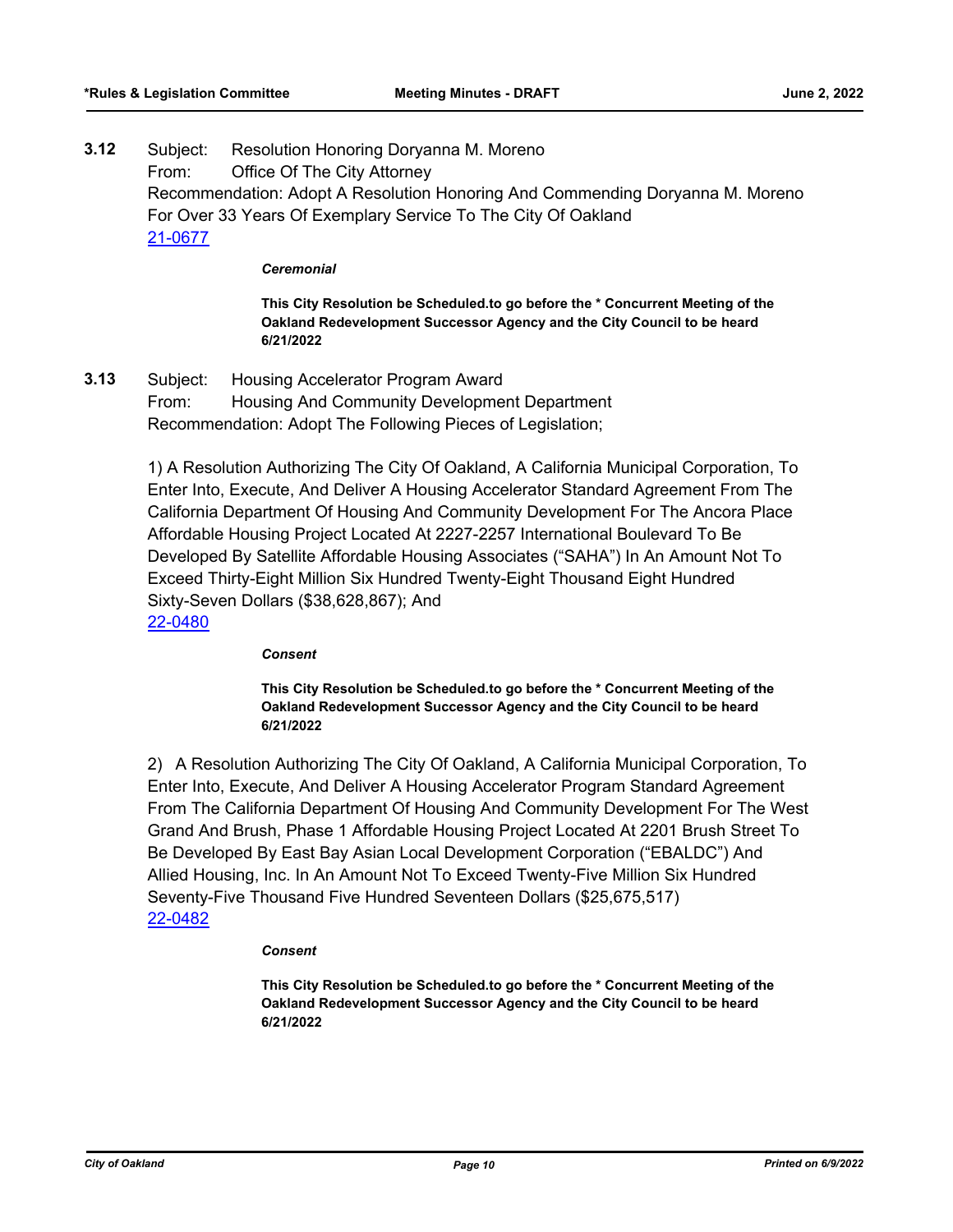**3.14** Subject: Resolution Honoring Dondria L. Morgan From: Office Of The City Attorney Recommendation: Adopt A Resolution Honoring And Commending Dondria L. Morgan For Over 21 Years Of Dedicated Service To The City Of Oakland [22-0494](http://oakland.legistar.com/gateway.aspx?m=l&id=/matter.aspx?key=33414)

#### *Ceremonial*

**This City Resolution be Scheduled.to go before the \* Concurrent Meeting of the Oakland Redevelopment Successor Agency and the City Council to be heard 6/21/2022**

- **3.15** Subject; Fees Annual Report For Fiscal Year (FY) 2020-21 And Five-Year Impact Fee Review And Update Reports
	- From: Planning And Building Department

Recommendation: Receive The Annual Report On The Affordable Housing, Transportation, Capital Improvements, And Jobs/Housing Impact Fees For Fiscal Year (FY) 2020-21; And The Five-Year Impact Fee Review And Updated Reports For Affordable Housing, Transportation, Capital Improvements, And Jobs/Housing Impact Fees; On The June 28, 2022 Special Community And Economic Development Agenda [22-0488](http://oakland.legistar.com/gateway.aspx?m=l&id=/matter.aspx?key=33408)

> **This Informational Report be Scheduled.to go before the \*Special Community & Economic Development Committee to be heard 6/28/2022**

- **3.16** Subject: Year-One Report On The Safe Oakland Streets Initiative
	- From: Transportation Department

Recommendation: Receive An Informational Report From The Oakland Department Of Transportation, The City Administrator's Office, The Oakland Police Department, And The Department Of Race And Equity Regarding Progress On The Safe Oakland Streets Initiative In Year One And Priority Focus Areas For Year Two; On The June 28, 2022 Special Public Works Committee Agenda

[22-0476](http://oakland.legistar.com/gateway.aspx?m=l&id=/matter.aspx?key=33396)

**This City Resolution be Scheduled.to go before the \*Special Public Works Committee to be heard 6/28/2022**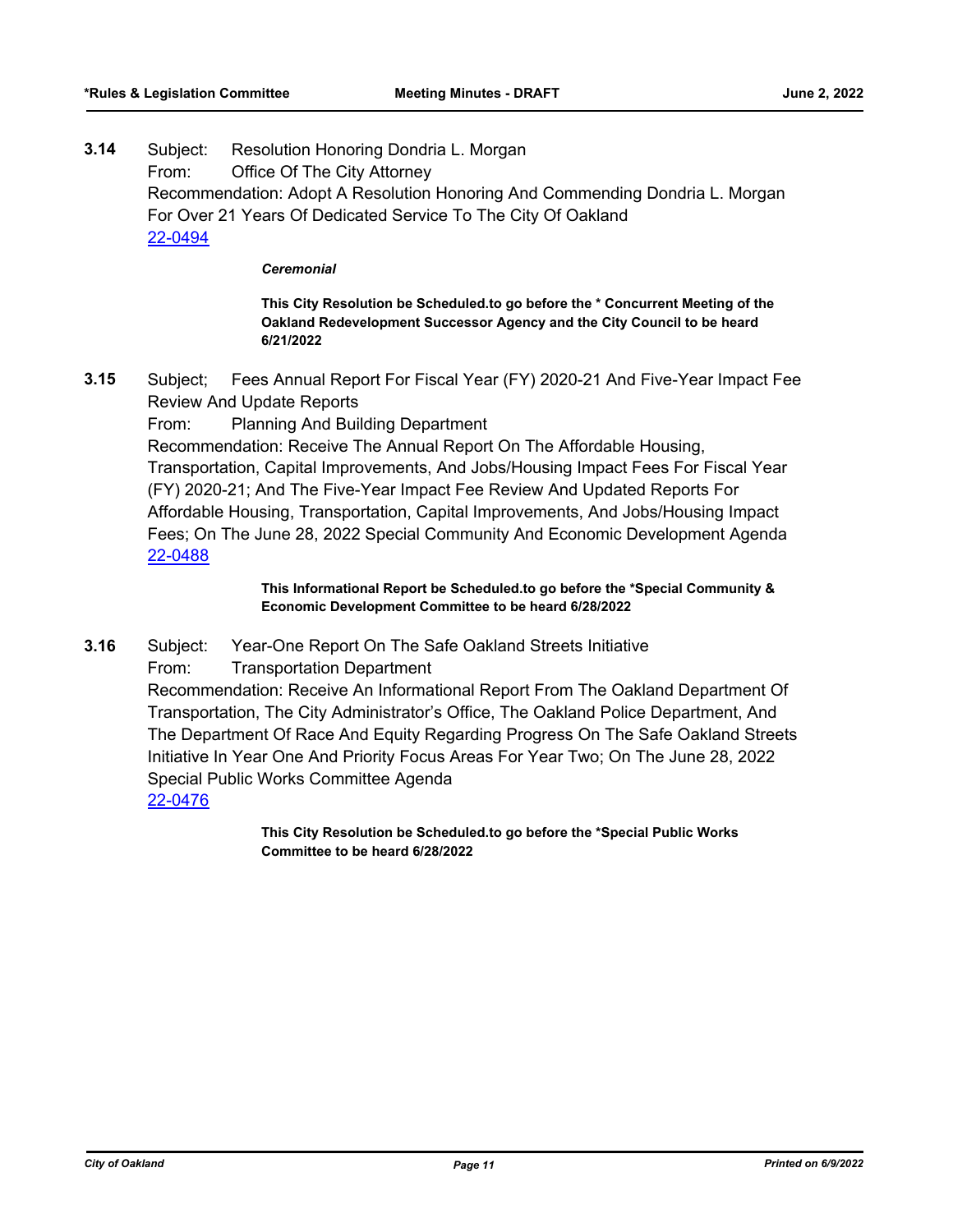**3.17** Subject: Reaffirming The Existing Limits On The Parking Of Recreational Vehicles (RVs) And Other Oversized Vehicles

From: Councilmember Gallo

Recommendation: Adopt A Resolution Reaffirming The Existing Oakland "Good Neighbor" Limits On The Parking Of Recreational Vehicles (RVs) And Other Oversized Vehicles As Defined In The Encampment Management Policy And The Oakland Municipal Code And Calling On The City Administration To Enforce These Regulations And Policies In A Timely Fashion; On the June 28, 2022 Special Public Works Committee Agenda

[22-0483](http://oakland.legistar.com/gateway.aspx?m=l&id=/matter.aspx?key=33403)

# **This City Resolution be Scheduled.to go before the \*Special Public Works Committee to be heard 6/28/2022**

- **3.18** Subject: Resolution Honoring Jennifer Logue
	- From: Office Of The City Attorney

Recommendation: Adopt A Resolution Congratulating Jennifer Logue On Ms. Logue's Appointment As City Attorney For The City Of Mountain View And Expressing Profound Gratitude For Ms. Logue's 15 Years Of Stellar Service To The City Of Oakland As A Deputy City Attorney In The Litigation Division And As The Supervising Attorney For The General Government & Finance Unit In The Advisory Division Of The Oakland City Attorney's Office; On The July 5, 2022 City Council Agenda As A Ceremonial [22-0492](http://oakland.legistar.com/gateway.aspx?m=l&id=/matter.aspx?key=33412)

#### *Ceremonial*

**This City Resolution be Scheduled.to go before the \* Concurrent Meeting of the Oakland Redevelopment Successor Agency and the City Council to be heard 7/5/2022**

**RECOMMENDATIONS FROM THE MAY 23, 2022 SPECIAL LIFE ENRICHMENT COMMITTEE**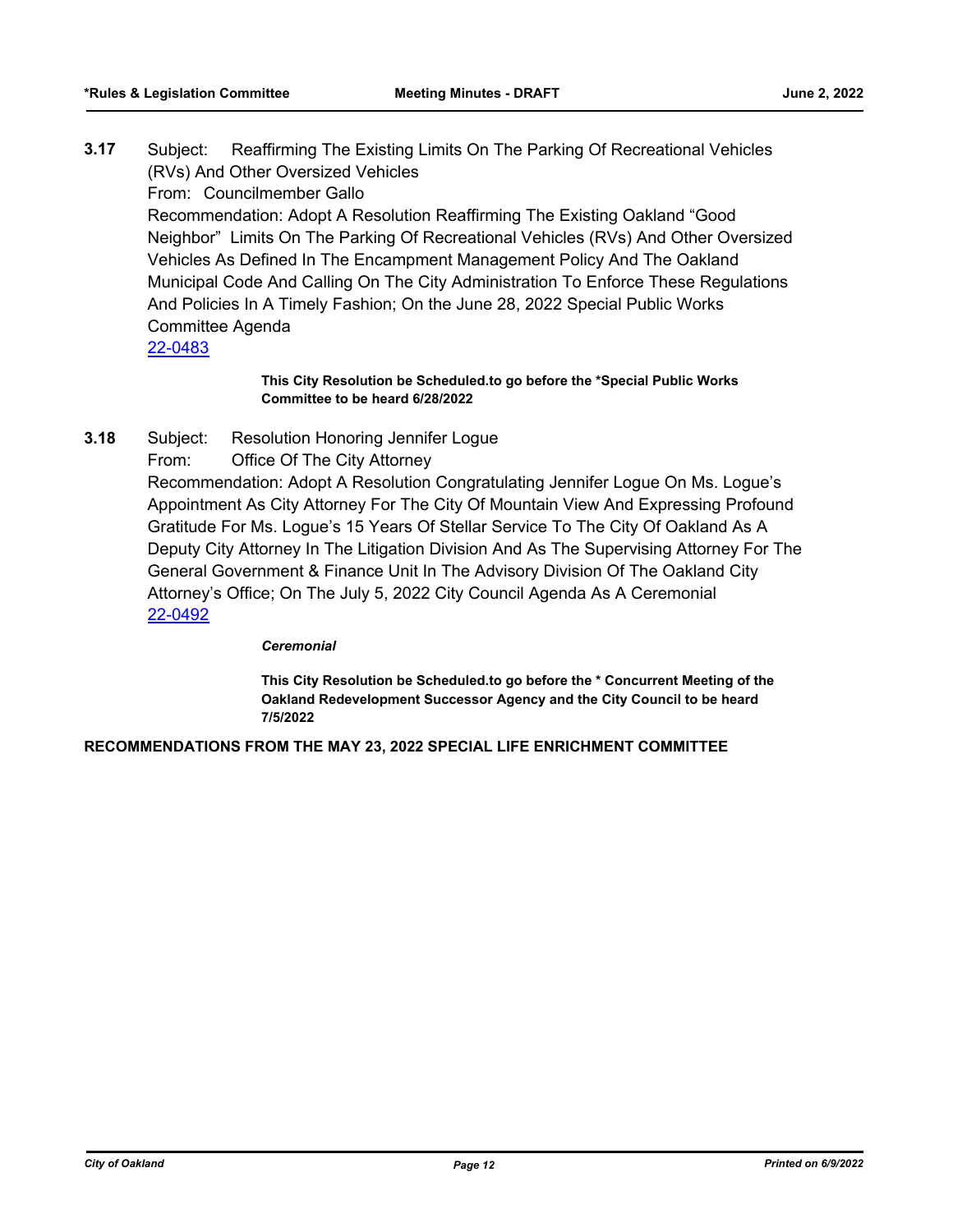# **3.19** Subject: OFCY FY2022-2023 Grant Awards From: Human Services Department Recommendation: Adopt A Resolution Authorizing The City Administrator To Negotiate And Execute Grant Agreements Between The City Of Oakland And Various Non-Profit And Public Agencies To Provide Direct Services For Children And Youth In An Amount Not To Exceed Nineteen Million Forty-Two Thousand Three Hundred Eighty-Two Dollars (\$19,042,382) For Fiscal Year 2022-2023, With An Option To Approve One-Year Grant Renewals In Fiscal Years 2023-2024 And 2024-2025 Pending Council Approval [TITLE CHANGE]

[22-0378](http://oakland.legistar.com/gateway.aspx?m=l&id=/matter.aspx?key=33299)

**Attachments: [View Report](http://oakland.legistar.com/gateway.aspx?M=F&ID=9ff4777f-7a27-45b6-a281-8f259d9bbd30.pdf)** 

[View Supplemental Report 5/19/2022](http://oakland.legistar.com/gateway.aspx?M=F&ID=70b55ab1-982f-453e-b567-155090a6f5ab.pdf) [View Legislation 5/19/2022](http://oakland.legistar.com/gateway.aspx?M=F&ID=bd421f21-676e-4d00-bb9e-696070e12fdc.pdf) [View Supplemental Report - 6/7/2022](http://oakland.legistar.com/gateway.aspx?M=F&ID=b4f0025d-d3b3-4183-b6ea-7173c88e26ae.pdf) [View Supplemental Legislation - 6/7/2022](http://oakland.legistar.com/gateway.aspx?M=F&ID=f0e0f24b-0a0f-433c-b736-b7ef96a0df4a.PDF)

*Non Consent* 

*A Title Change was read into record* 

*The June 2, 2022 Rule And Legislation Committee approved the urgency finding on this item for the following reason: That there is a need to take immediate action which came to the attention of the local body after the agenda was posted, and that the need to take immediate action is required to avoid a substantial adverse impact that would occur if the action were deferred to a subsequent special or regular meeting.*

**This City Resolution be Scheduled.to go before the \* Concurrent Meeting of the Oakland Redevelopment Successor Agency and the City Council to be heard 6/7/2022**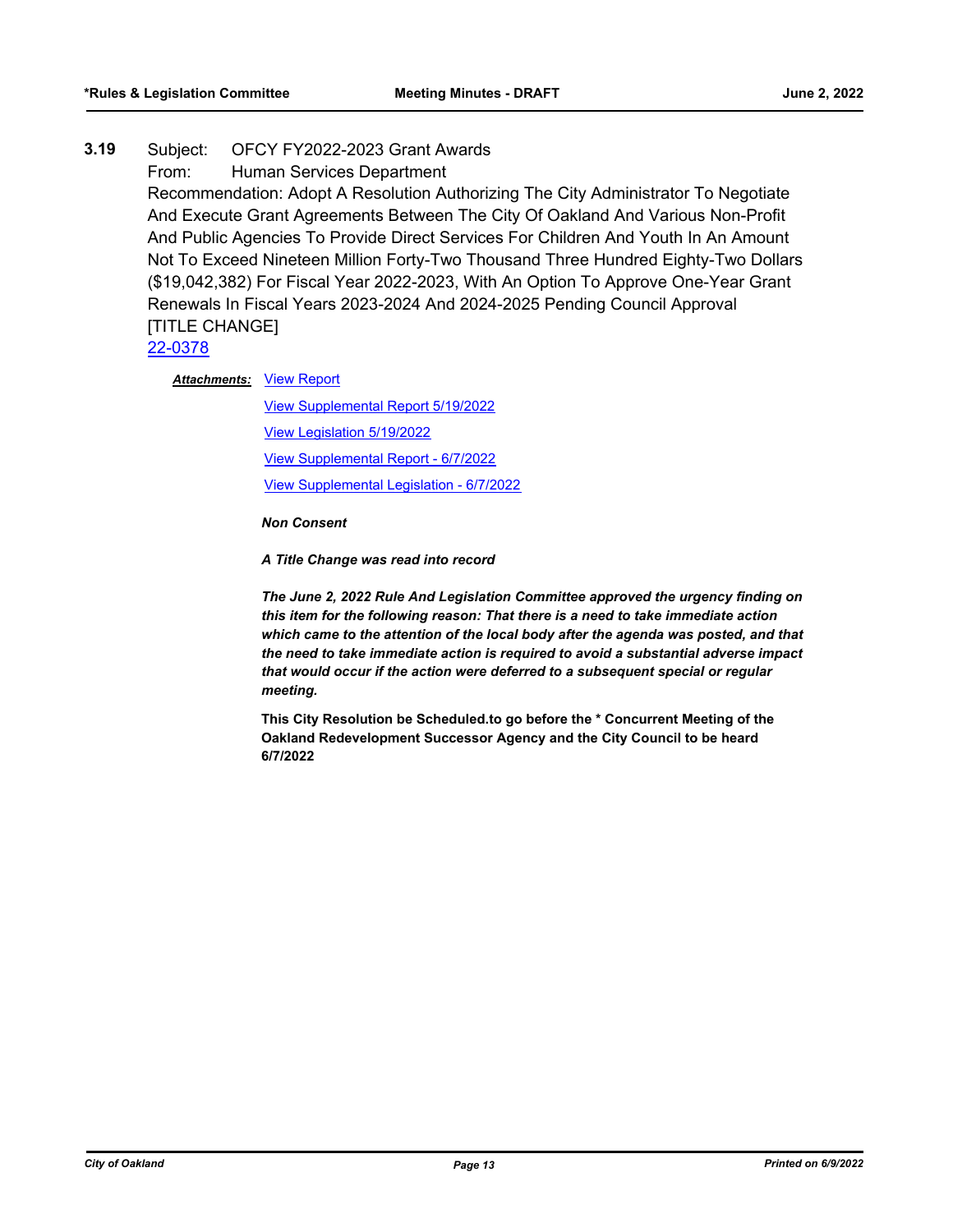**3.20** Subject: Resolution Declaring Racism A Public Health Crisis From: City Attorney Barbara J. Parker, City Administrator Edward D. Reiskin, Department Of Race And Equity Director Darlene Flynn, President Pro Tem Sheng Thao, And Councilmembers Carroll Fife, Treva Reid, And Loren Taylor Recommendation: Adopt A Resolution Declaring Racism A Public Health Crisis And Reaffirming The City's Commitment To Advancing Racial Equity By:

(1) Taking Into Account How The City Can Achieve Equity In City Of Oakland, In All Aspects Of City Planning, Policymaking, Laws, Contracting, And Hiring;

(2) Approving A Non-Comprehensive Roadmap Of Next Steps That The City Will Take To Advance Racial Equity And Reduce Alarming Health Disparities In Oakland; And

(3) Providing Funding In The Mid-Cycle Budget For A Data Analyst And Consulting Services In An Amount Not To Exceed \$350,000 To Support The City And The Department Of Race And Equity To Advance Necessary Improvements In Systems For Collecting And Processing Data To Track Performance And Equity Progress [22-0417](http://oakland.legistar.com/gateway.aspx?m=l&id=/matter.aspx?key=33338)

# **Attachments: [View Report](http://oakland.legistar.com/gateway.aspx?M=F&ID=cc180a06-b33e-4cb1-b0f6-99a796c8437b.pdf)**

[View Legislation](http://oakland.legistar.com/gateway.aspx?M=F&ID=a34bc286-2d62-4e58-b1ac-9eb975e0ac95.PDF) [View Supplemental Legislation - 6/2/2022](http://oakland.legistar.com/gateway.aspx?M=F&ID=264b61ed-723c-48ab-9df9-e7262806f007.pdf)

*Non Consent*

**This City Resolution be Scheduled.to go before the Concurrent Meeting of the Oakland Redevelopment Successor Agency / City Council / Geologic Hazard Abatement District Board to be heard 6/7/2022**

- **3.21** Subject: Endorsing Community-Wide Home Together Plan
	- From: Human Services Department

Recommendation: Adopt A Resolution Endorsing The Home Together 2026 Implementation Plan, A Community-Wide Plan For Alameda County, Which Lays Out The Goals, Strategies, And Investments Needed To Dramatically Reduce Homelessness And Reduce Racial Disparities In The Homeless Population By 2026 [22-0431](http://oakland.legistar.com/gateway.aspx?m=l&id=/matter.aspx?key=33352)

# **Attachments: [View Report](http://oakland.legistar.com/gateway.aspx?M=F&ID=0ee0cfb9-fc1e-4c9f-9887-31c60c5ab94c.pdf)**

[View Legislation](http://oakland.legistar.com/gateway.aspx?M=F&ID=3bf4ae45-79ba-4adc-b321-c7b4a1c32525.PDF)

*Non Consent*

**This City Resolution be Scheduled.to go before the Concurrent Meeting of the Oakland Redevelopment Successor Agency / City Council / Geologic Hazard Abatement District Board to be heard 6/7/2022**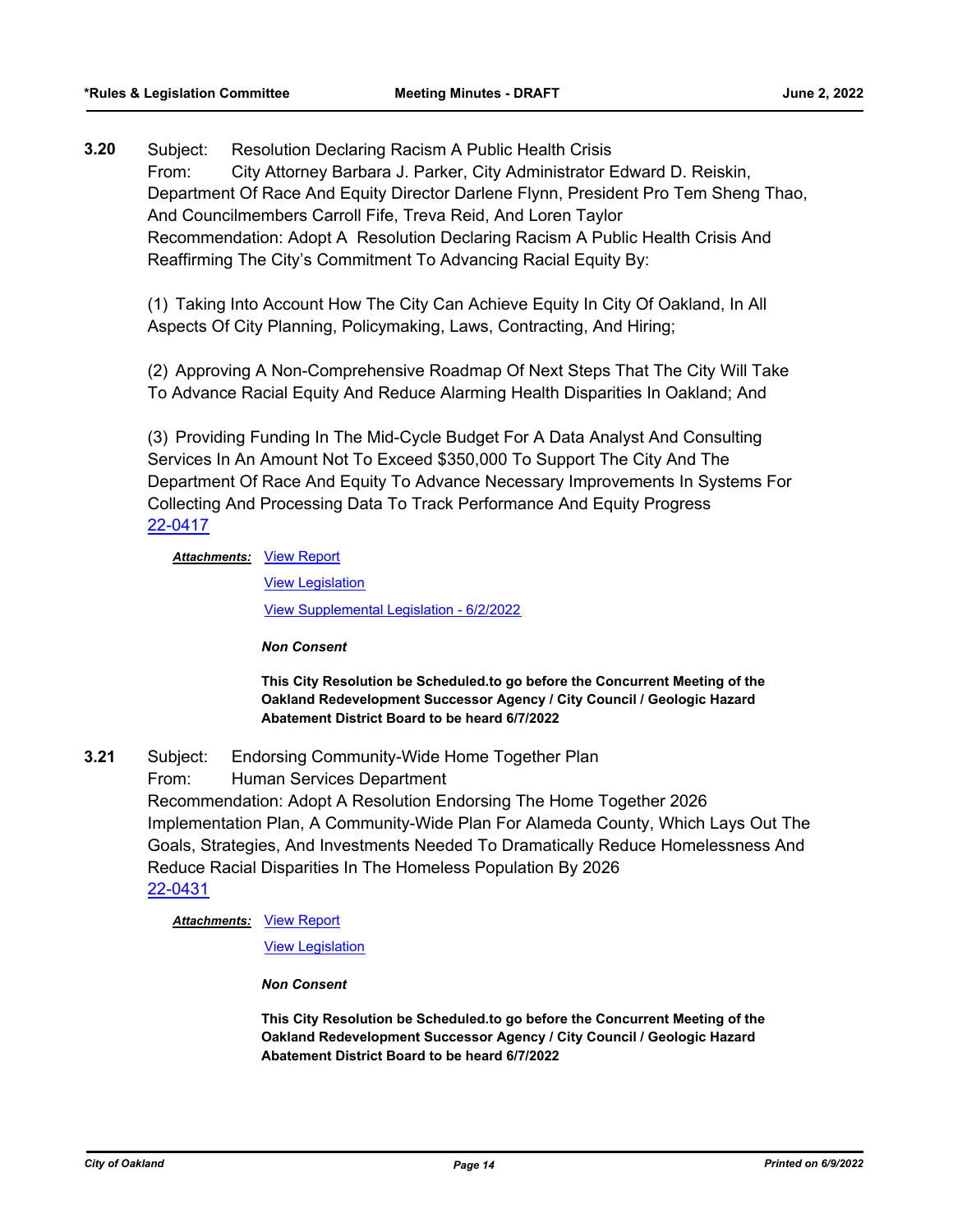**3.22** Subject: Oakland HHAP-3 Application/ Local Action Plan From: Human Services Department Recommendation: Receive An Informational Report On The City's Homeless Housing Assistance And Prevention Three (HHAP-3) Application For State Funding Which Includes Countywide System Performance Goals And The Oakland Local Action Plan For FY 2022-23 Homelessness Funding Reflecting The Countywide Home Together Plan And Equity Systems Modeling [22-0430](http://oakland.legistar.com/gateway.aspx?m=l&id=/matter.aspx?key=33351)

**Attachments: [View Report](http://oakland.legistar.com/gateway.aspx?M=F&ID=c3b043e2-96af-4ba6-ba72-a7fd445f9309.pdf)** 

[View Attachment A](http://oakland.legistar.com/gateway.aspx?M=F&ID=28ca1ee8-6eba-4155-9849-3c996ae22f36.pdf)

*Non Consent*

**This Informational Report be Scheduled.to go before the Concurrent Meeting of the Oakland Redevelopment Successor Agency / City Council / Geologic Hazard Abatement District Board to be heard 6/7/2022**

# **RECOMMENDATIONS FROM THE MAY 23, 2022 SPECIAL EDUCATION PARTNERSHIP COMMITTEE**

**3.23** Subject: OUSD Office Of ELLMA

From: Councilmembers Kalb And Reid Recommendation: Receive An Informational Report On The Programs And Services Provided By The Oakland Unified School District's (OUSD) Office Of English Language Learner And Multilingual Achievement (ELLMA) [22-0442](http://oakland.legistar.com/gateway.aspx?m=l&id=/matter.aspx?key=33363)

Attachments: [View Report Attachment 1](http://oakland.legistar.com/gateway.aspx?M=F&ID=c4c70103-9df0-4753-821d-78af4d9ed8d8.pdf)

[View Report Attachment 2](http://oakland.legistar.com/gateway.aspx?M=F&ID=c27c3a98-a1e9-41a7-9ae4-20cfa5f851e4.pdf) [View Report Attachment 3](http://oakland.legistar.com/gateway.aspx?M=F&ID=7a3806a5-d477-4f67-8d95-b5e32b624590.pdf)

**This Informational Report be Received and Filed.**

**3.24** Subject: Non-Citizen Voting Measure

From: Councilmember Kalb And Reid

Recommendation: Receive An Informational Report On A Non-Citizen Voting Measure Which Would Allow Noncitizen Residents Who Are The Parents, Legal Guardians, Or Legally Recognized Caregivers Of A Child Residing In Oakland To Vote For The Office Of School Board Director On The Oakland Unified School District Board [22-0445](http://oakland.legistar.com/gateway.aspx?m=l&id=/matter.aspx?key=33366)

*Attachments:* [View Report](http://oakland.legistar.com/gateway.aspx?M=F&ID=def584de-6df3-4299-ad03-6d639cdf8c10.pdf)

**This Informational Report be Received and Filed.**

# **RECOMMENDATIONS FROM THE MAY 24, 2022 SPECIAL PUBLIC WORKS COMMITTEE**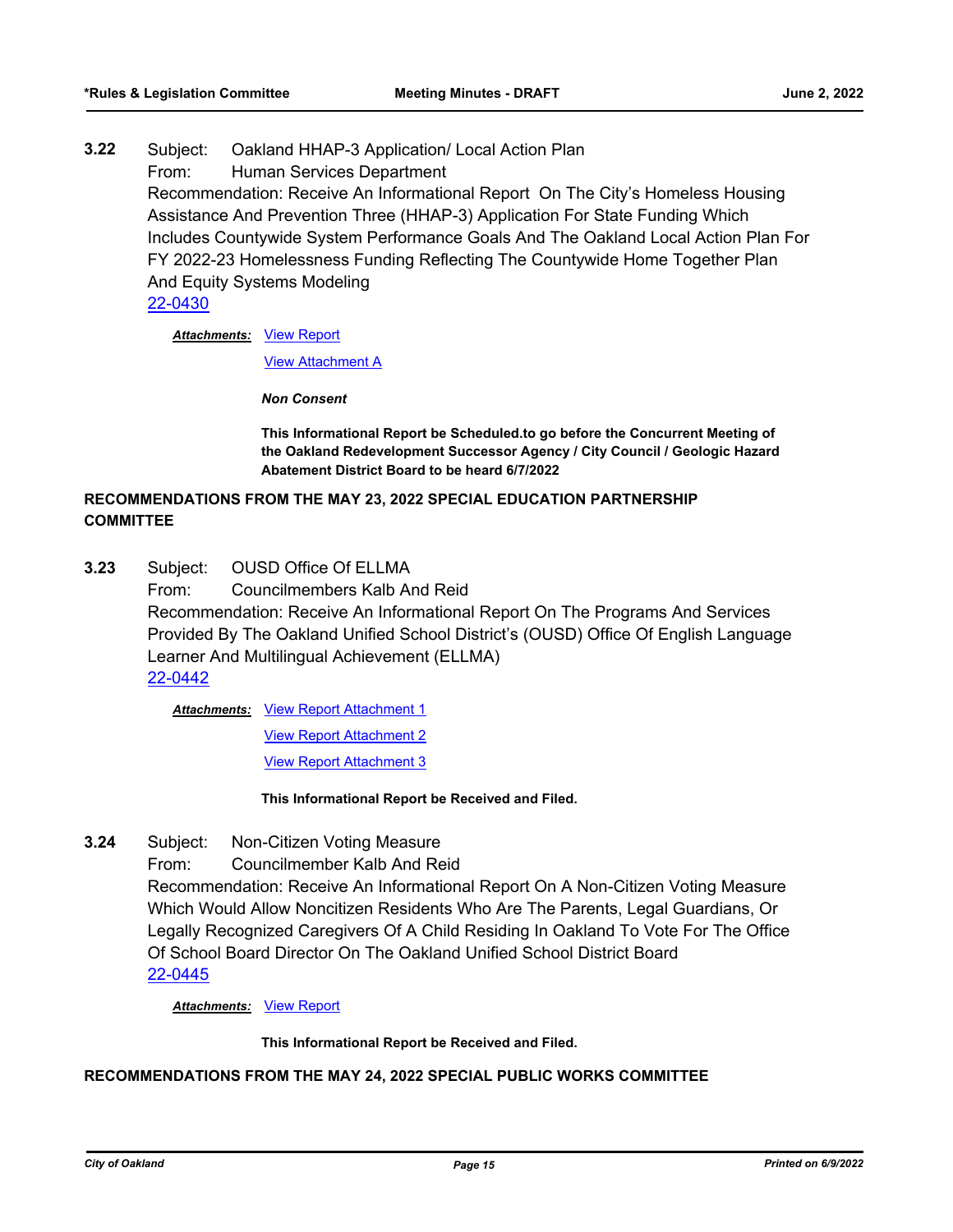# **3.25** Subject: Acceptance And Appropriation Of Caltrans Funds From: Oakland Public Works Department Recommendation: Adopt The Following Pieces Of Legislation:

1) A Resolution Authorizing The City Administrator To (1) Apply For, Accept, And Appropriate Grant Funds In An Amount Not-To-Exceed Two Million Thirty-Three Thousand Five Hundred Seventy-Five Dollars (\$2,033,575.00) From The California Department Of Transportation Clean California Local Grant Program (CCLGP) To Implement The Courtland Creek Restoration Project (Courtland Project); (2) Enter Into A Restricted CCLGP Grant Agreement With The California Department Of Transportation (Caltrans) To Implement The Courtland Project (No. 1005340); (3) Accept And Appropriate Caltrans Funds In An Amount Not-To-Exceed One Hundred Ninety Thousand Dollars (\$190,000.00) To Implement The Courtland Project As Mitigation For Its Union Pacific Railroad Lake Merritt Channel Bridge Replacement Project (Caltrans Project), (4) Enter Into A Contractual Agreement With Caltrans To Implement The Courtland Project Utilizing Caltrans Project Mitigation Funds, And (5) Adopt Appropriate California Environmental Quality Act (CEQA) Findings.; And [22-0340](http://oakland.legistar.com/gateway.aspx?m=l&id=/matter.aspx?key=33261)

# **Attachments: [View Report](http://oakland.legistar.com/gateway.aspx?M=F&ID=9fbe55e0-9d1c-456f-ad19-634ea29e1ad1.pdf)**

View Attachment A - 4A800 401 Lake Merritt Mitigation Letter of Intent Update 20220407 [View Attachment B - Template Restricted Grant Agreement CCLGP](http://oakland.legistar.com/gateway.aspx?M=F&ID=2902f5b9-d6a2-4585-aae4-51c2057e8e55.pdf) [View Attachment C - Project Location Map and Draft Conceptual](http://oakland.legistar.com/gateway.aspx?M=F&ID=e038e868-ac0d-43c2-b366-9d020ca2411a.pdf)  **Designs** [View Attachment D -Resoloution No 79649 C.M.S](http://oakland.legistar.com/gateway.aspx?M=F&ID=fda50720-29af-46c6-ab51-70d28acef8ca.pdf) [View Attachment E - Resolution No 88143 C.M.S](http://oakland.legistar.com/gateway.aspx?M=F&ID=7cf976e8-bd36-4d00-ba45-7868cfd0d058.pdf) [View Attachment F - Resolution No 88397 C.M.S.](http://oakland.legistar.com/gateway.aspx?M=F&ID=cabb5a74-f3e1-461f-abbc-3d2dc7ab301b.pdf) [View Attachment G - Resolution No 88565 C.M.S.](http://oakland.legistar.com/gateway.aspx?M=F&ID=03983745-efe2-441b-acea-dc0a658d91f7.pdf) [View Legislation](http://oakland.legistar.com/gateway.aspx?M=F&ID=5832459b-aa6c-4704-a5dc-608bcda16251.pdf)

*Consent*

**This City Resolution be Scheduled.to go before the Concurrent Meeting of the Oakland Redevelopment Successor Agency / City Council / Geologic Hazard Abatement District Board to be heard 6/7/2022**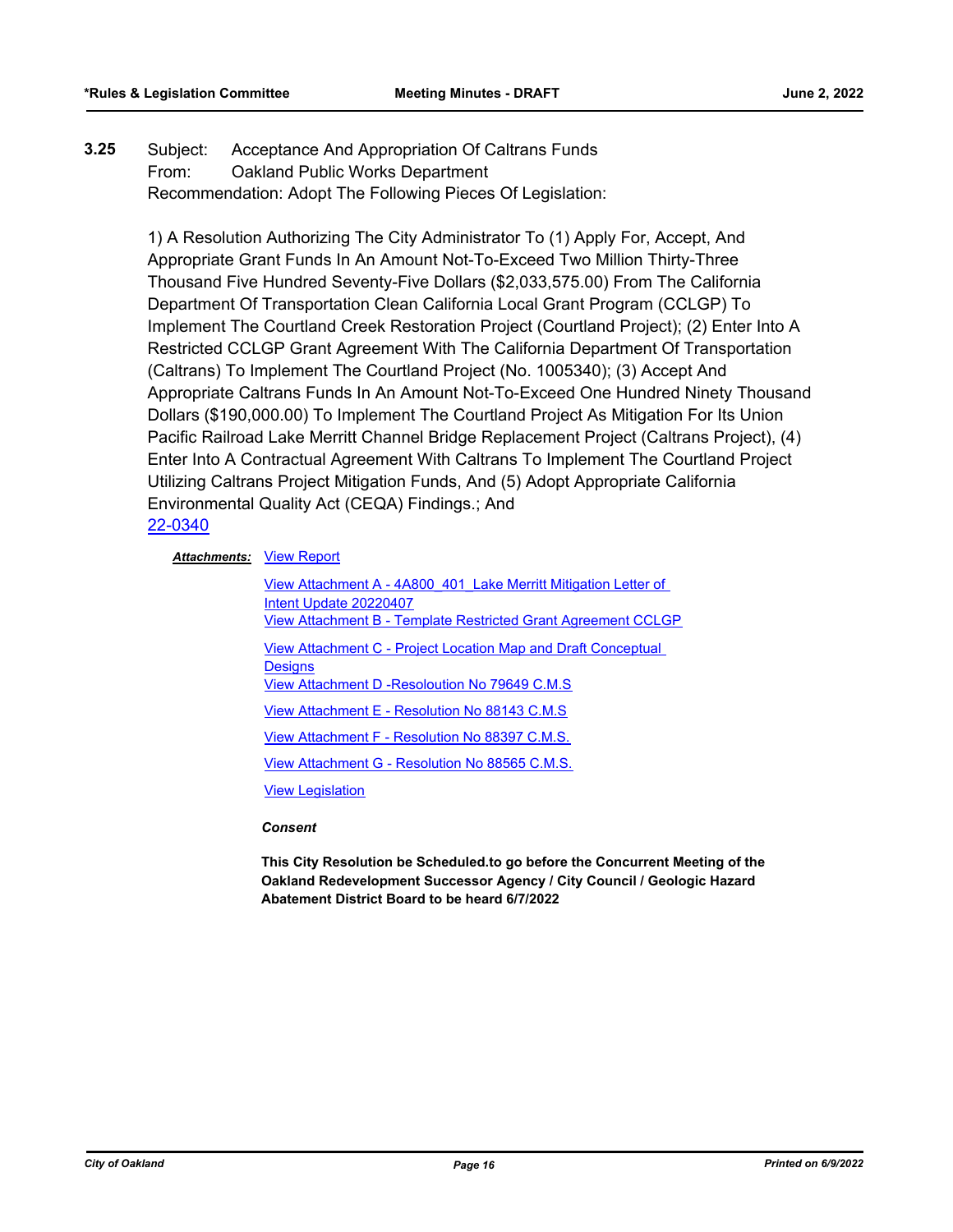2) A Resolution Authorizing The City Administrator To (1) Apply For, Accept, And Appropriate Grant Funds In An Amount Not-To-Exceed Four Million Nine Hundred Ninety-Two Thousand Three Hundred Eighty Dollars (\$4,992,380.00) From The California Department Of Transportation Clean California Local Grant Program (CCLGP) To Implement The Oakland Mini Parks Beautification Project; (2) Enter Into A Restricted CCLGP Grant Agreement With The California Department Of Transportation To Implement The Mini Parks Beautification Project; And (3) Adopt Appropriate California Environmental Quality Act (CEQA) Findings [22-0341](http://oakland.legistar.com/gateway.aspx?m=l&id=/matter.aspx?key=33262)

# *Attachments:* [View Legislation](http://oakland.legistar.com/gateway.aspx?M=F&ID=e3355ded-7aa8-4fd7-aaae-f650ad428def.pdf)

*Consent*

# **This City Resolution be Scheduled.to go before the Concurrent Meeting of the Oakland Redevelopment Successor Agency / City Council / Geologic Hazard Abatement District Board to be heard 6/7/2022**

- **3.26** Subject: Hoover Library Feasibility Study Consultant Award
	- From: Oakland Public Works Department

Recommendation: Adopt A Resolution: 1) Awarding A Professional Services Agreement For Architectural Design Services To Blink!Lab Architecture For An Amount Not-To-Exceed Four Hundred Thousand Dollars (\$400,000.00) To Prepare A Feasibility Study For A New Hoover Branch Library (Project No. 1004856), With An Option To Amend Blink!Lab Architecture's Agreement To Provide Grant Support Services For An Amount Not-To-Exceed Two Hundred Fifty Thousand Dollars (\$250,000.00) Upon Identification Of Additional Funding; 2) Authorizing The City Administrator To Apply For, Accept And Appropriate Future Grant Funds To Support The Design And Construction Of A New Hoover Branch Library; And 3) Adopting Appropriate California Environmental Quality Act (CEQA) Findings [22-0366](http://oakland.legistar.com/gateway.aspx?m=l&id=/matter.aspx?key=33287)

**Attachments: [View Report](http://oakland.legistar.com/gateway.aspx?M=F&ID=acc72ed7-73ef-4224-811e-a69b36cb8e45.pdf)** 

[View Attachment A Project Location Map](http://oakland.legistar.com/gateway.aspx?M=F&ID=2a359a38-a7e8-431f-882d-5e7d3f3f32cb.pdf) [View Attachment B Compliance Analysis](http://oakland.legistar.com/gateway.aspx?M=F&ID=01996100-14b5-414c-8720-e4ffd85a52dd.pdf) [View Legislation](http://oakland.legistar.com/gateway.aspx?M=F&ID=4979acfe-8821-40ea-827e-b5385ee1b43b.pdf)

*Consent*

**This City Resolution be Scheduled.to go before the Concurrent Meeting of the Oakland Redevelopment Successor Agency / City Council / Geologic Hazard Abatement District Board to be heard 6/7/2022**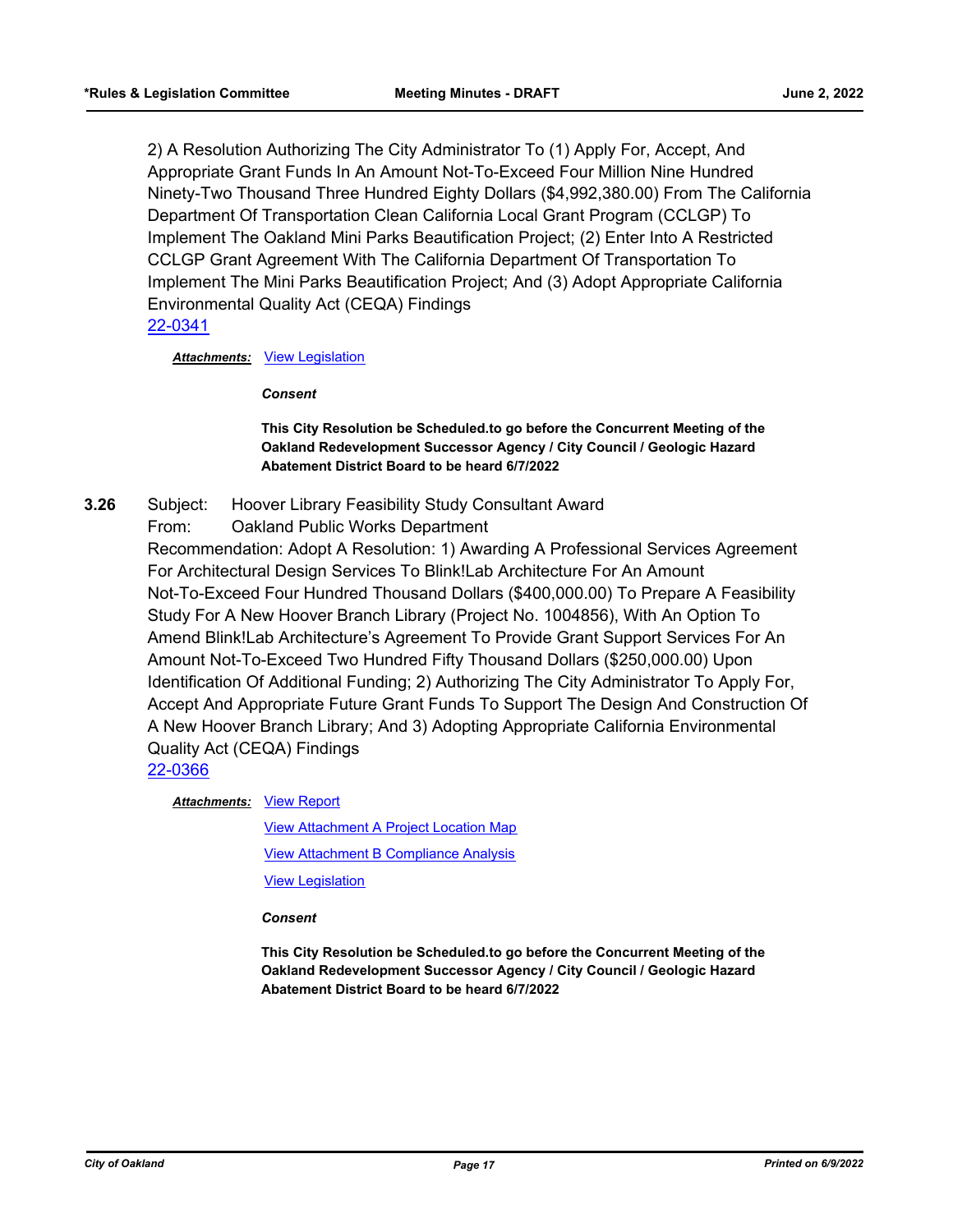# **3.27** Subject: Main Library Feasibility Study Consultant Award

From: Oakland Public Works Department

Recommendation: Adopt A Resolution: 1) Awarding A Professional Services Agreement For Architectural Design Services To Esherick Homsey Dodge And Davis, Architects (EHDD) For An Amount Not-To-Exceed Six Hundred Thousand Dollars (\$600,000.00) To Prepare A Feasibility Study For An Expanded Or Relocated Main Library (Project No. 1004858), With An Option To Amend EHDD'S Agreement To Provide Grant Support Services For An Amount Not-To-Exceed Four Hundred Thousand Dollars (\$400,000.00) Upon Identification Of Additional Funding; 2) Authorizing The City Administrator To Apply For, Accept And Appropriate Future Grant Funds To Support The Design And Construction Of An Expanded Or Relocated Main Library; And 3) Adopting Appropriate California Environmental Quality Act (CEQA) Findings [22-0367](http://oakland.legistar.com/gateway.aspx?m=l&id=/matter.aspx?key=33288)

#### **Attachments: [View Report](http://oakland.legistar.com/gateway.aspx?M=F&ID=84ddeb43-ec7b-4b4a-b86e-b4b73d9e58eb.pdf)**

[View Report Attachment A](http://oakland.legistar.com/gateway.aspx?M=F&ID=c49ae20e-786c-4932-a653-5ff3df9f34d7.pdf) [View Report Attachment B](http://oakland.legistar.com/gateway.aspx?M=F&ID=413a2f25-1552-4211-9d68-232f8d074423.pdf) [View Legislation](http://oakland.legistar.com/gateway.aspx?M=F&ID=172c9a0e-e093-4560-8c72-4740183dbaa4.pdf)

*Consent*

**This City Resolution be Scheduled.to go before the Concurrent Meeting of the Oakland Redevelopment Successor Agency / City Council / Geologic Hazard Abatement District Board to be heard 6/7/2022**

# **RECOMMENDATIONS FROM THE MAY 24, 2022 SPECIAL COMMUNITY & ECONOMIC DEVELOPMENT COMMITTEE**

- **3.28** Subject: Study Session On The General Plan Update
	- From: Planning And Building Department

Recommendation: Receive An Informational Presentation On Key Background Conditions Presented In The Map Atlas And The Environmental Justice And Racial Equity Baseline; And (B) Presentation On The Environmental Justice Communities Screening Analysis; And (C) Presentation On Community Engagement And Outreach Received; And (D) Receive Public Comments And Provide Initial Feedback To Staff On The Vision, Guiding Principles And Equity Framework For The General Plan Update To Guide Baseline General Plan Policy Development And (E) Receive Public Comments And Provide Feedback To Staff On The Draft Housing Element; And (F) Continue This Item To The June 28, 2022, CED Meeting To Review The Draft Equity Framework [22-0119](http://oakland.legistar.com/gateway.aspx?m=l&id=/matter.aspx?key=33040)

Attachments: [View Report and Attachment A - C](http://oakland.legistar.com/gateway.aspx?M=F&ID=3e55ecab-13c5-4983-9131-1803da023caa.pdf)

[View Supplemental Presentation - 5/19/2022](http://oakland.legistar.com/gateway.aspx?M=F&ID=7a4727e5-03f3-436c-aec9-32655f52bde3.pdf)

**This Informational Report be Continued.to go before the \*Special Community & Economic Development Committee to be heard 6/28/2022**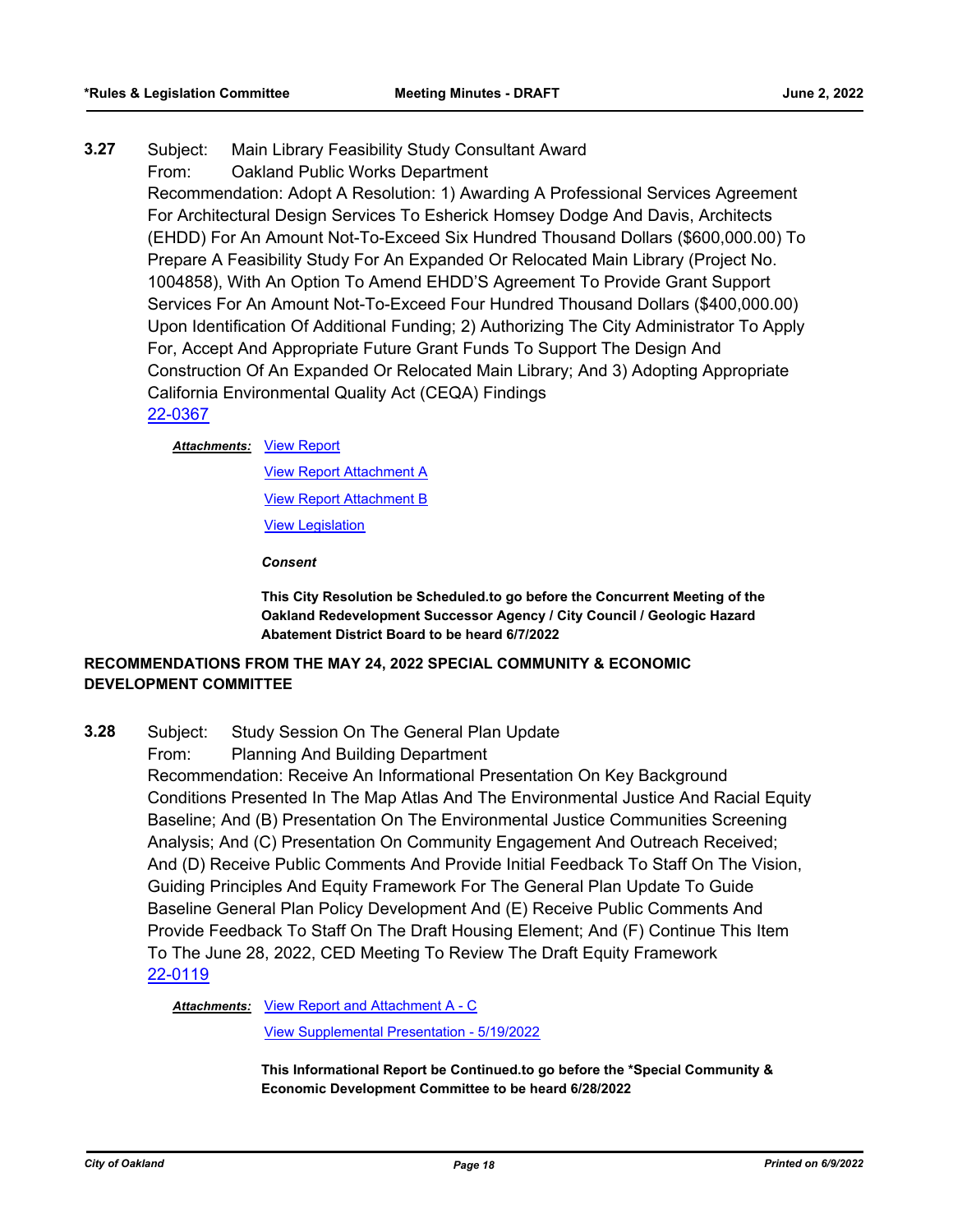# **3.29** Subject: On-Call Planning Support Services From: Planning And Building Department Recommendation: Adopt A Resolution: (1) Authorizing The City Administrator To Negotiate, Award And Execute A Professional Services Agreement With Interwest Consulting Group In An Amount Not To Exceed One Million Dollars (\$1,000,000) For On-Call Planning Permit Support Services On An As-Needed Basis, For A Period Of Eighteen Months, With An Option For The City Administrator To Enter Into A Contract Extension For An Additional Six Months In An Amount Not To Exceed Three Hundred And Fifty Thousand Dollars (\$350,000) Without Returning To City Council, While Waiving The City's Local/Small Local Business (L/SLBE) Program Requirements; And (2) Appropriating One Million Three Hundred Fifty Thousand Dollars (\$1,350,000) From The Development Services Fund (Fund 2415) Balance To Fund Both The Contract Awarded To Interwest Consulting Group And City Administrator Optional Contract Extension To Provide On-Call Planning Permit Support Services On An As-Needed Basis; And (3) Making Appropriate California Environmental Quality Act (CEQA) Findings [22-0363](http://oakland.legistar.com/gateway.aspx?m=l&id=/matter.aspx?key=33284)

# **Attachments: [View Report](http://oakland.legistar.com/gateway.aspx?M=F&ID=fdd4f5ac-00fe-416a-9a56-a48579417b27.pdf)**

[View Legislation](http://oakland.legistar.com/gateway.aspx?M=F&ID=d9bbee05-26af-4ba7-8293-addecb27b115.pdf) [View Supplemental Report - 6/9/2022](http://oakland.legistar.com/gateway.aspx?M=F&ID=95f96ea6-de4f-4d71-9175-ca7a43ce4677.pdf) [View Supplemental Legislation - 6/9/2022](http://oakland.legistar.com/gateway.aspx?M=F&ID=f8f98525-6b0c-40d1-a815-07a6fe169b8c.pdf)

*Non Consent*

**This City Resolution be Scheduled.to go before the \* Concurrent Meeting of the Oakland Redevelopment Successor Agency and the City Council to be heard 6/21/2022**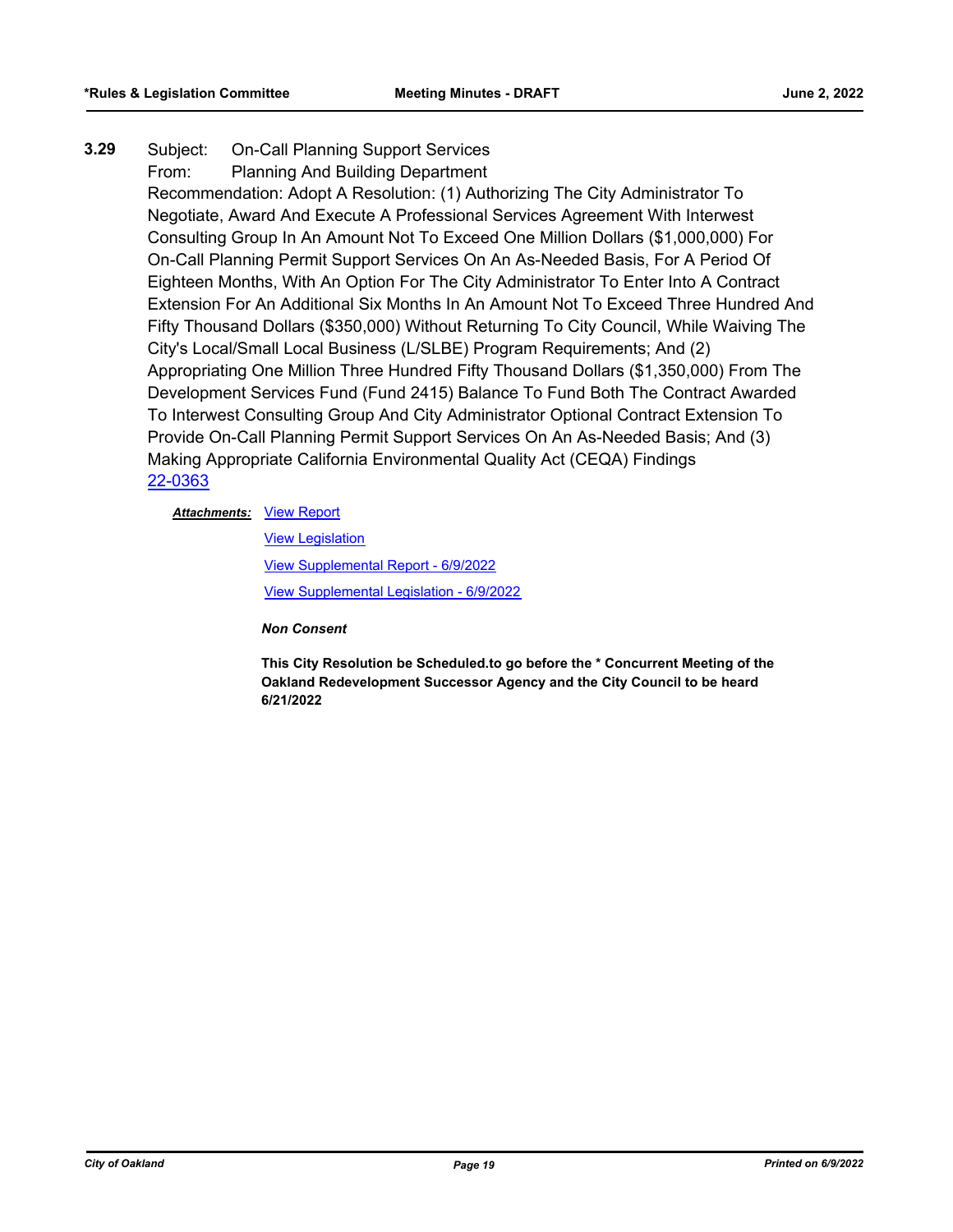**3.30** Subject: Amend Rent Adjustment Ordinance To Establish Residential Rental Registry From: Housing And Community Development Department Recommendation: Adopt An Ordinance Amending The Rent Adjustment Ordinance (O.M.C. 8.22.010 Et Seq) And The Just Cause For Eviction Ordinance (O.M.C. 8.22.300 Et Seq) To (1) Create An Annual Requirement For Residential Rental Units In Which Rental Property Owners Of Units Subject To The Rent Program Service Fee Shall Be Required To Report Rent And Other Tenancy Information, As Set Forth In Section 8.22.520, (2) Require Owners To Provide Evidence Of Complying With Residential Rental Registration Requirement When Filing Rent Increase Petitions Or Responses To Tenant Petitions And (3) To Provide As A Tenant's Affirmative Defense In An Eviction Action The Property Owner's Failure To Comply With Registration Requirements Outlined In O.M.C. 8.22.510

# [22-0376](http://oakland.legistar.com/gateway.aspx?m=l&id=/matter.aspx?key=33297)

# **Attachments: [View Report](http://oakland.legistar.com/gateway.aspx?M=F&ID=c4937fb0-c6c5-4555-aca8-e00019d019fd.pdf)**

[View Legislation](http://oakland.legistar.com/gateway.aspx?M=F&ID=01891bac-9595-448f-850c-566070d73580.PDF) [View Supplemental Power Point - 5/19/2022](http://oakland.legistar.com/gateway.aspx?M=F&ID=d1764194-7df1-4567-bbf8-0b7eaeb37a35.pdf) [View Supplemental Legislation - 6/3/2022](http://oakland.legistar.com/gateway.aspx?M=F&ID=ea0f8918-6535-402c-a903-8450d01efddc.pdf)

*Non Consent*

**This City Resolution be Scheduled.to go before the \* Concurrent Meeting of the Oakland Redevelopment Successor Agency and the City Council to be heard 6/7/2022**

**3.31** Subject: CalOES Grant For ADU Legalization Feasibility Assessments From: Housing And Community Development Department Recommendation: Adopt A Resolution: 1) Authorizing The City Administrator To Accept And Appropriate Up To Six Hundred Thousand Dollars (\$600,000) In Prepare California Jumpstart Program Funds From The California Governor's Office Of Emergency Services (CALOES) To Provide Feasibility Assessments To Encourage The Legalization Of Accessory Dwelling Units 2) Authorizing The City Administrator To Contract With Qualified Consultants To Provide The Feasibility Assessments [22-0402](http://oakland.legistar.com/gateway.aspx?m=l&id=/matter.aspx?key=33323)

# **Attachments: [View Report](http://oakland.legistar.com/gateway.aspx?M=F&ID=c19011a7-d783-449c-b3ef-2ce315ed2230.pdf)**

[View Legislation](http://oakland.legistar.com/gateway.aspx?M=F&ID=d66e2782-bd77-4675-b9d9-623a99a77dd1.pdf)

*Consent*

**This City Resolution be Scheduled.to go before the \* Concurrent Meeting of the Oakland Redevelopment Successor Agency and the City Council to be heard 6/7/2022**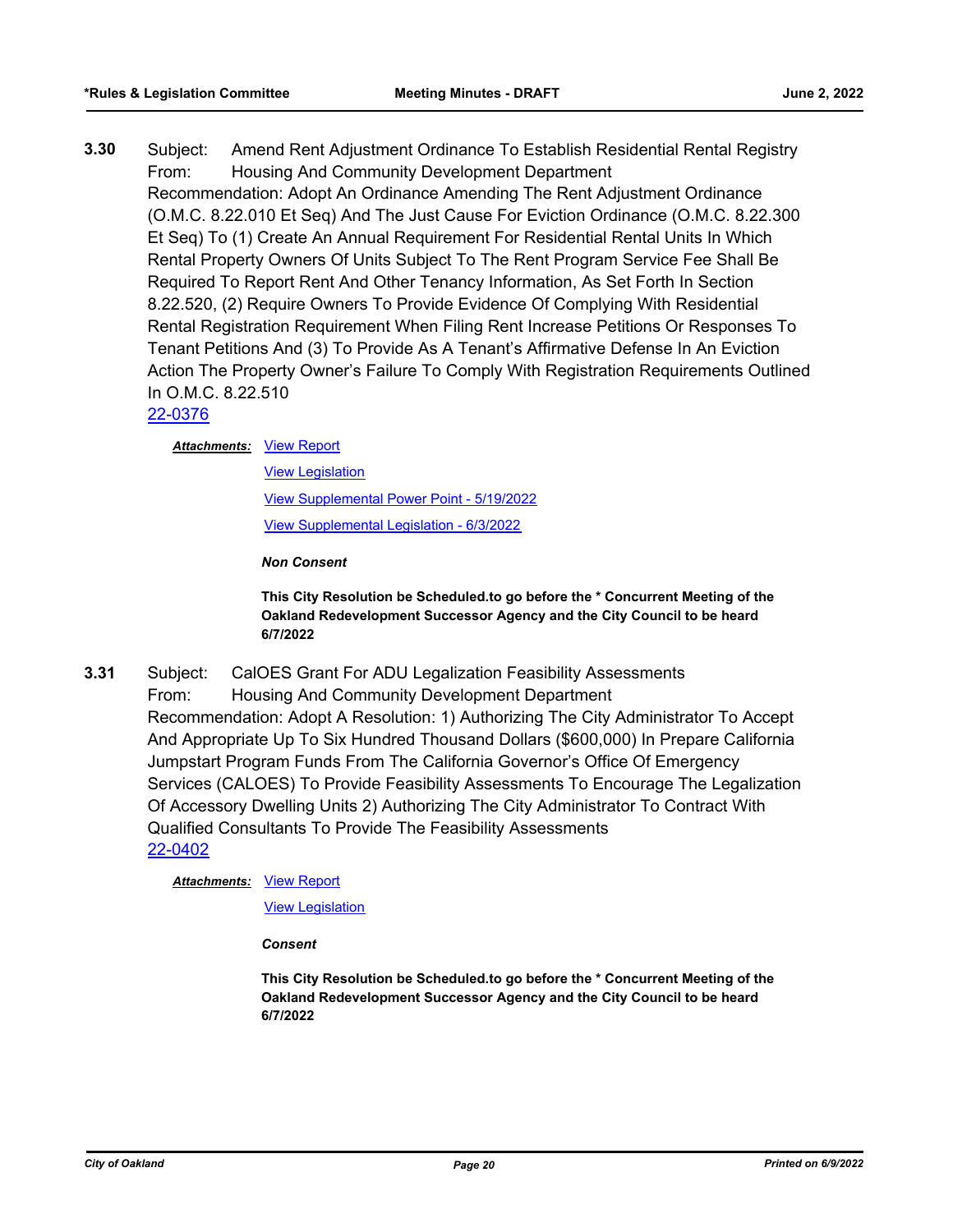**3.32** Subject: Emerald New Deal Healing And Reparations Fund From: Councilmember Taylor, Reid And Gallo Recommendation: Receive An Informational Report On The Emerald New Deal Healing And Reparations Fund Proposed To (A) Establish The "Emerald New Deal Fund", A Fund Of The City Of Oakland, To Provide Community And Economic Development Services And/Or Programs That Address The Racially Inequitable Impacts Of The War On Drugs On Individuals, Families, And Communities In Our City; (B) Deposit The Revenue Of The Cannabis Business Tax Into The Hereby Established "Emerald New Deal Fund"; And (C) Establish An "Emerald New Deal Fund Oversight Commission" As A Commission Of The City Of Oakland To Recommend Strategic Investments Of The Emerald New Deal Fund

[22-0379](http://oakland.legistar.com/gateway.aspx?m=l&id=/matter.aspx?key=33300)

Attachments: [View Report - EWD](http://oakland.legistar.com/gateway.aspx?M=F&ID=9310eebf-4752-49d3-99d4-4594772988a2.pdf)

[View Memo - Taylor](http://oakland.legistar.com/gateway.aspx?M=F&ID=0a8292a9-aa80-44b0-b516-43ad147e1cf3.pdf) [View Repot Emerald New Deal Act - Taylor](http://oakland.legistar.com/gateway.aspx?M=F&ID=0005a6da-0ed8-4581-916a-ca8a36232637.pdf) [View Presentation - Taylor](http://oakland.legistar.com/gateway.aspx?M=F&ID=07acbf8a-1cfd-4d89-90a4-25b24900b8c8.pdf)

**This Informational Report be Received and Filed.**

**4** Review Of Draft Agendas And Review Of Pending Lists For Council And Committee Meetings [22-0448](http://oakland.legistar.com/gateway.aspx?m=l&id=/matter.aspx?key=33369)

| <b>Attachments:</b> | June 7, 2022 City Council And GHAD Agenda                                                                                                             |
|---------------------|-------------------------------------------------------------------------------------------------------------------------------------------------------|
|                     | June 9, 2022 Rules And Legislation Committee Agenda                                                                                                   |
|                     | <b>Finance And Management Committee Pending List</b>                                                                                                  |
|                     | <b>Public Works Committee Pending List</b>                                                                                                            |
|                     | <b>Community And Economic Development Committee Pending List</b>                                                                                      |
|                     | <b>Life Enrichment Committee Pending List</b>                                                                                                         |
|                     | <b>Education Partnership Committee Pending List</b>                                                                                                   |
|                     | <b>Public Safety Committee Pending List</b>                                                                                                           |
|                     | <b>Rules And Legislation Committee Pending List</b>                                                                                                   |
|                     | Draft June 13, 2022 Finance & Management Committee Agenda                                                                                             |
|                     | Draft June 14, 2022 Public Safety Committee Agenda                                                                                                    |
|                     | Draft June 16, 2022 Rules And Legislation Committee Agenda                                                                                            |
|                     | A motion was made by Nikki Fortunato Bas, seconded by Dan Kalb, that this<br>matter be Accepted as Amended. The motion carried by the following vote: |

**Aye:** 4 - Fortunato Bas, Fife, Kalb, and Thao

**NO VOTE:** 0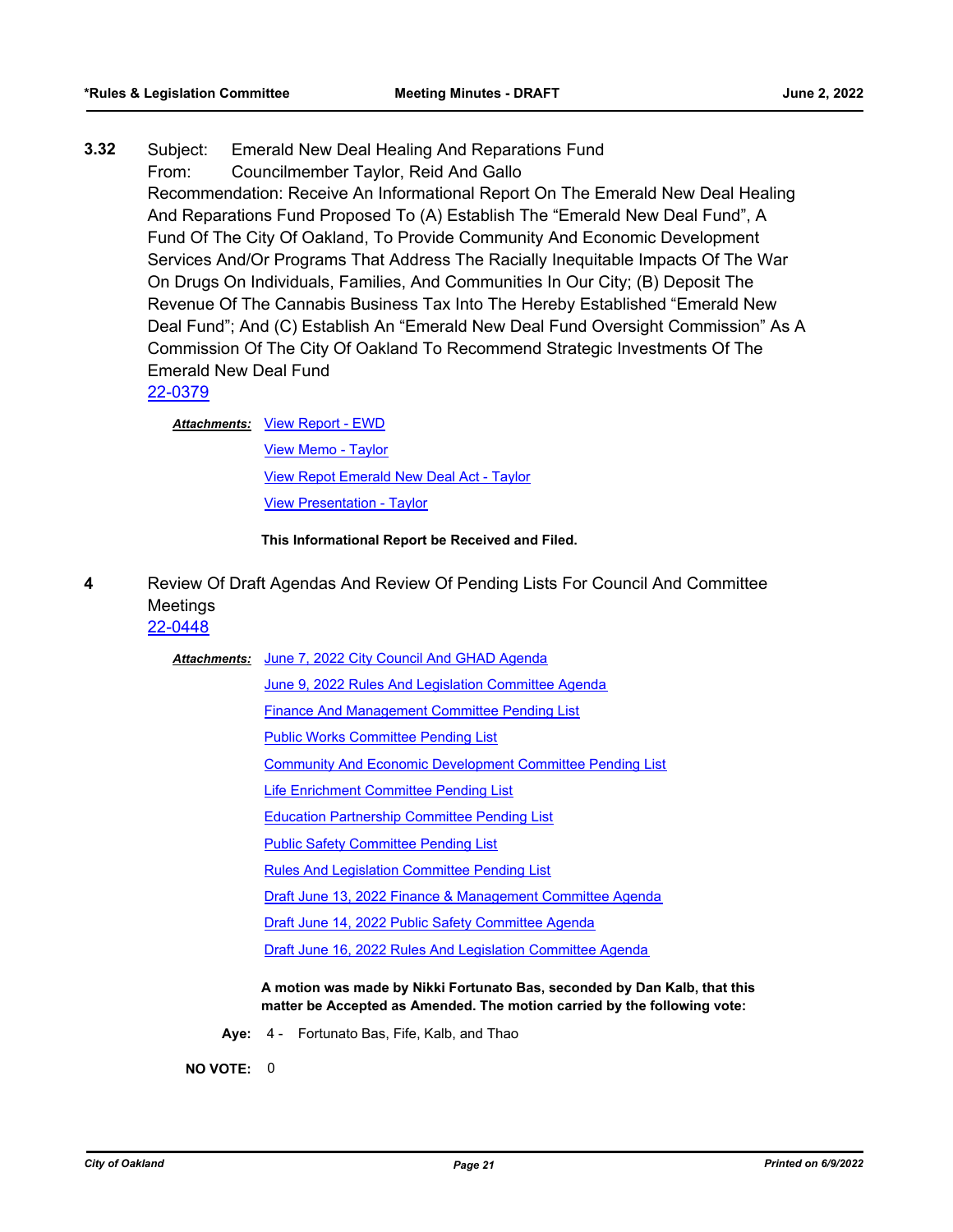#### **CHANGES MADE TO THE PREVIOUSLY DISTRIBUTED JUNE 7, 2022 CITY COUNCIL AGENDA**

*Council President Fortunato Bas change the time of June 7, 2022 City Council meeting to 1PM special Concurrent Meeting of the Oakland Redevelopment Successor Agency / City Council / Geologic Hazard Abatement District Board*

**This be Accepted as Amended.**

Subject: City Of Oakland 22-2023 Tax And Revenue Anticipation Notes - Ordinance From: Finance Department Recommendation: Adopt An Ordinance Providing For The Borrowing Of Funds And The Issuance And Sale Of 2022-2023 Notes Payable From Revenues Received During The Fiscal Year 2022-2023 In An Amount Not To Exceed \$165,000,000 And Approving Certain Related Matters

[22-0311](http://oakland.legistar.com/gateway.aspx?m=l&id=/matter.aspx?key=33232)

#### **Attachments: [View Report](http://oakland.legistar.com/gateway.aspx?M=F&ID=1a4516fd-e606-4d91-834f-e603d52aa37b.pdf)**

[View Legislation](http://oakland.legistar.com/gateway.aspx?M=F&ID=1ac4c886-c104-4de8-a3e3-6b66e3ac6ed8.pdf)

*Rules Committee Approved this item to be moved from Consent to Non-Consent on the June 7, 2022 Special Concurrent Meeting of the Oakland Redevelopment Successor Agency / City Council / Geologic Hazard Abatement District Board Agenda*

**This Ordinance be Scheduled.to go before the Special Concurrent Meeting of the Oakland Redevelopment Successor Agency / City Council / Geologic Hazard Abatement District Board to be heard 6/7/2022**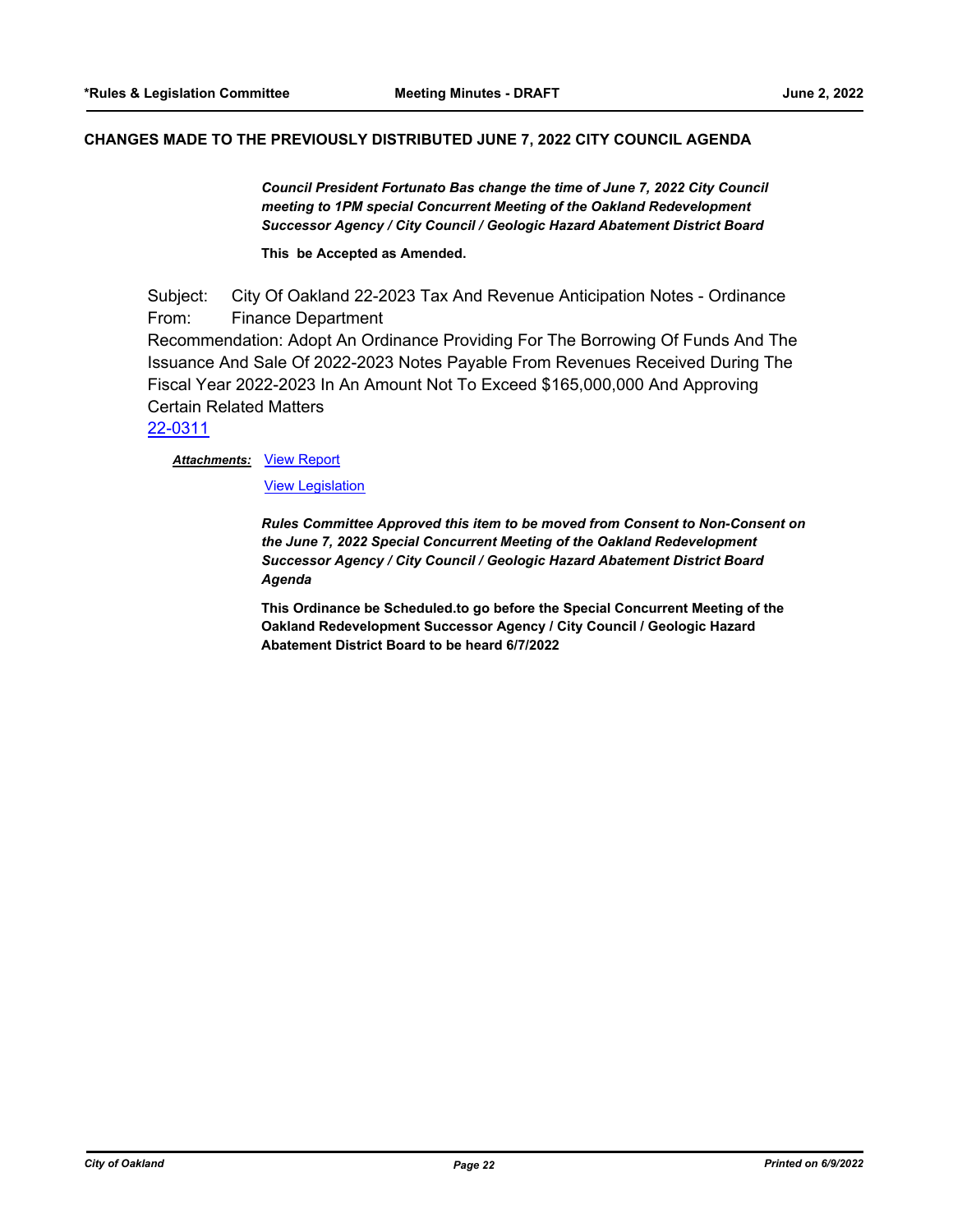Subject: HHAP And Measure Q Homelessness Funding Report FY 2022-2023 From: Human Services Department Recommendation: Adopt The Following Pieces Of Legislation:

1) A Resolution: (1) Awarding Grant Agreements And Professional Services Agreements To The Homeless Service Providers Identified In Tables 1 And 2 For Fiscal Year (FY) 2022-2023 Using State Of California Homeless, Housing, Assistance And Prevention (HHAP) Funds And Local Measure Q Funding; And

(2) Awarding Professional Services Agreements To Two Consultants Identified In Tables 1 And 2 To Support Homeless Services Providers For FY 2022-2024 Using HHAP Funds And Local Measure Q Funds; And

(3) Authorizing The City Administrator To Move Measure Q And HHAP Funding Between The Above Agreements, If Needed, To Ensure Timely Spend Down Of Time Limited Funds, Subject To Any Applicable Funding Regulations And Requirements; And

(4) Authorizing Payments In The Amount Of Up To \$40,000 Per Year For FY 2022-2023 And FY 2023-2024 To Lease The Matilda Cleveland Family Transitional Housing Program Building, Located At 8314 Macarthur Blvd, From Hope Housing Development Corporation And Making California Environmental Quality Act Findings; And [22-0443](http://oakland.legistar.com/gateway.aspx?m=l&id=/matter.aspx?key=33364)

#### **Attachments: [View Report](http://oakland.legistar.com/gateway.aspx?M=F&ID=862853c1-14ea-400e-a13c-29b5ec695b90.pdf)**

[View Supplemental Report - 6/7/2022](http://oakland.legistar.com/gateway.aspx?M=F&ID=0ecf3c83-6cf3-49e5-908c-b5457dfa3077.pdf) [View Supplemental Legislation - 6/7/2022](http://oakland.legistar.com/gateway.aspx?M=F&ID=8a01c4ca-e178-414f-bb04-4a8acdcb0510.PDF)

**This City Resolution be Scheduled.to go before the Special Concurrent Meeting of the Oakland Redevelopment Successor Agency / City Council / Geologic Hazard Abatement District Board to be heard 6/7/2022**

2) A Resolution Waiving The Local/Small Local Enterprise Business Requirement And Awarding Professional Service Agreements To Four (4) Providers Identified In Table 1 For The Provision Of Hygiene Services At Homeless Encampments And Other Program Sites In An Amount Not To Exceed \$750,000 Per Service Provider And Not To Exceed \$3,000,000 Total For Fiscal Year (FY) 2022-23 Using General Purpose Funds And State Of California Homeless, Housing, Assistance And Prevention (HHAP) Funds [TITLE CHANGE]

[22-0444](http://oakland.legistar.com/gateway.aspx?m=l&id=/matter.aspx?key=33365)

**Attachments: [View Report](http://oakland.legistar.com/gateway.aspx?M=F&ID=09685917-0cf6-48dc-ad73-0cbbd4c0efc8.pdf)** 

[View Supplemental Legislation - 6/7/2022](http://oakland.legistar.com/gateway.aspx?M=F&ID=c95c153e-5aea-4dc8-955e-010f55591363.PDF)

*A Title Change was read into record*

**This City Resolution be Scheduled.to go before the Special Concurrent Meeting of the Oakland Redevelopment Successor Agency / City Council / Geologic Hazard Abatement District Board to be heard 6/7/2022**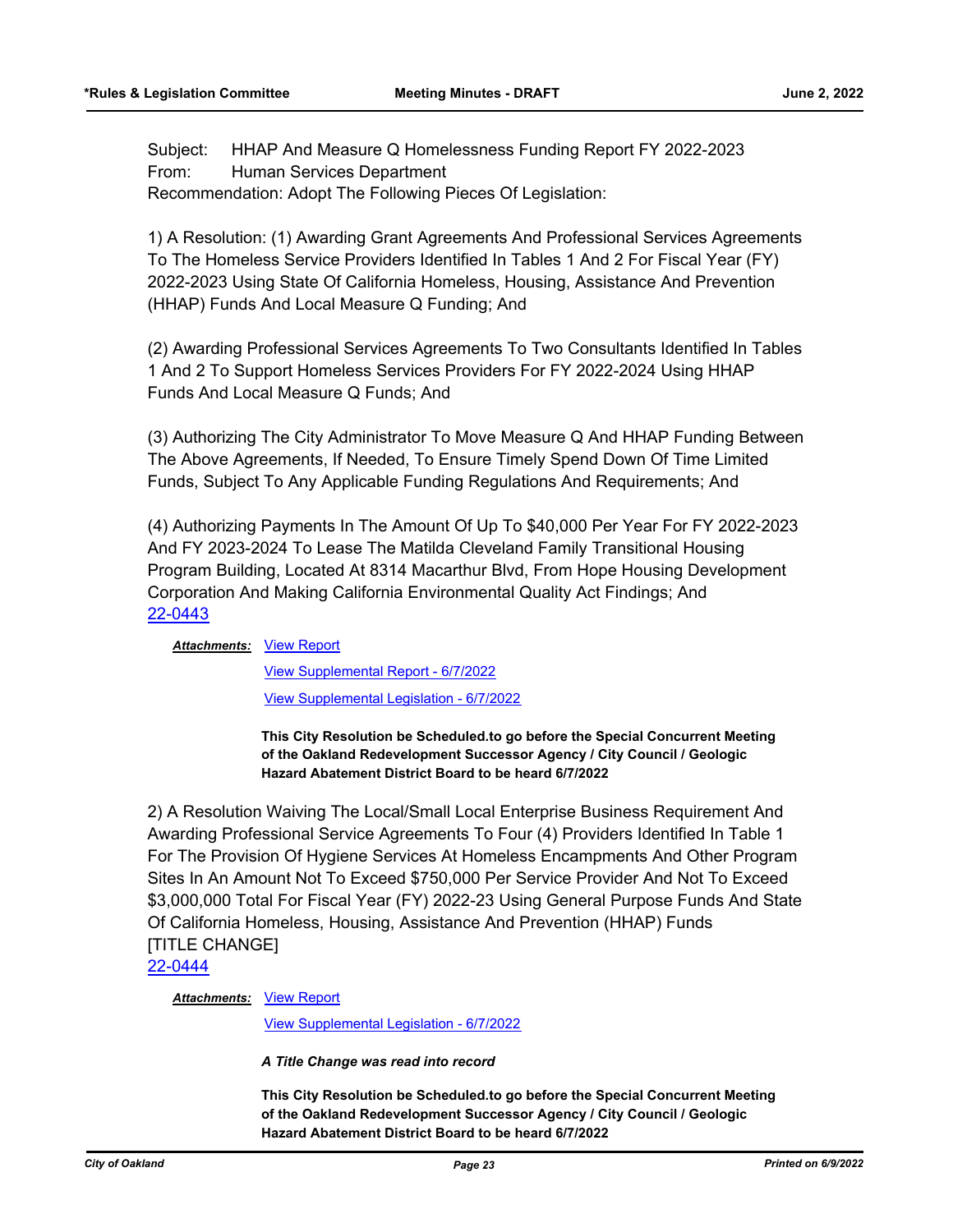# **CHANGES MADE TO THE COMMUNITY AND ECONOMIC DEVELOPMENT COMMITTEE PENDING LIST**

*Couniclmember Kalb changed the time of June 28, 2022 Special Community & Economic Development Committee to 1PM*

**This be Accepted.**

Subject: Small Business Roundtable Recommendations And Co-Op Businesses From: Councilmember Fife And Council President Bas Recommendation: Receive An Informational Report From The City Administrator On Implementation Of The Recommendations From The 2017 Small Business Roundtable Task Force, Including An Update On What Actions Have Been Taken In Line With The Recommendations Regarding Small Business Support And Services; And An Update On The 2015 Resolution In Support Of Worker Cooperatives In The City Of Oakland [22-0354](http://oakland.legistar.com/gateway.aspx?m=l&id=/matter.aspx?key=33275)

> *A Title Change was read into record to change this informational report to a Report and Recommendation*

**This Informational Report be Scheduled.to go before the \*Special Community & Economic Development Committee to be heard 6/28/2022**

Subject: Informational Report On The Provisional Tax Exemption Or Tax Reduction For Certain Owner-Occupied Residential Rental Properties From: Council President Bas And Councilmember Fife

Recommendation: Receive An Informational Report From The Finance Department On Ordinance No. 13579 C.M.S. Which Provides A Provisional Tax Exemption Or Tax Reduction For Certain Owner-Occupied Residential Rental Properties Under Certain Conditions, Including Information On Outreach And Implementation [22-0351](http://oakland.legistar.com/gateway.aspx?m=l&id=/matter.aspx?key=33272)

> *A Title Change was read into record to change this informational report to a Report and Recommendation*

**This Informational Report be Scheduled.to go before the \*Special Community & Economic Development Committee to be heard 6/28/2022**

**CHANGES MADE TO THE DRAFT JUNE 14, 2022 PUBLIC SAFETY COMMITTEE AGENDA**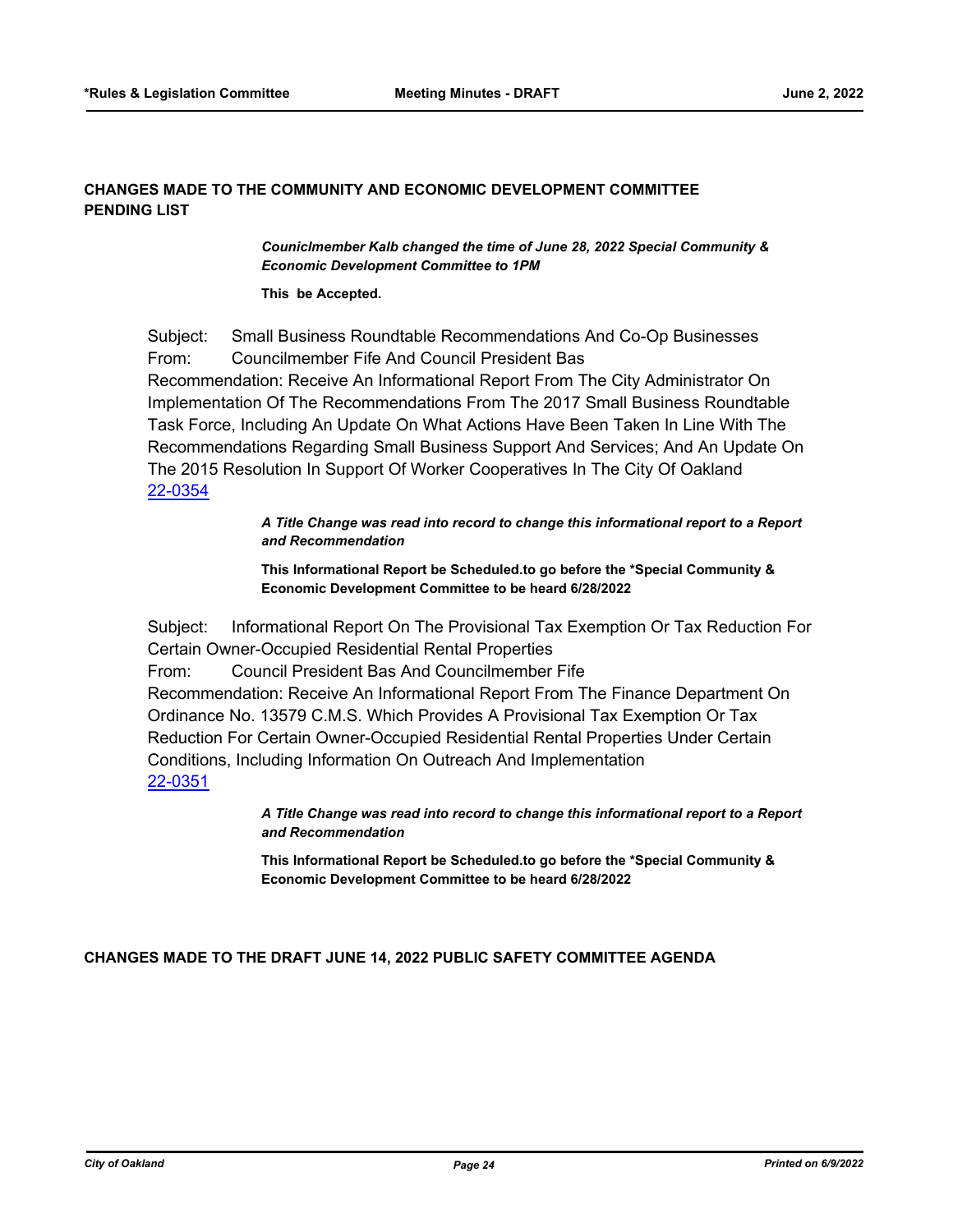Subject: Negotiated Settlement Agreement (NSA) Bi-Monthly Update From: The Public Safety Committee Recommendation: Receive An Informational Report On The Progress Of The Oakland Police Department's Compliance With The Negotiated Settlement Agreement (NSA) [20-0077](http://oakland.legistar.com/gateway.aspx?m=l&id=/matter.aspx?key=31065)

**Attachments: [View Report](http://oakland.legistar.com/gateway.aspx?M=F&ID=403fec50-3f83-4527-b4d1-52102a454aac.pdf)** 

[View Attachment A](http://oakland.legistar.com/gateway.aspx?M=F&ID=1d859172-9794-473f-81b1-d5a9fe45bb21.pdf)

*A Title Change was read into record to change this item from and oral report to informational report*

**This Informational Report be Scheduled.to go before the \*Public Safety Committee to be heard 6/14/2022**

# **CHANGES MADE TO THE DRAFT JUNE 16, 2022 RULES AND LEGISLATION COMMITTEE AGENDA**

*President Pro Tempor Thao Change the time of the June 16, 2022 Rule And Legislation Committee to a 10AM Special Rules & Legislation Committee*

**This be Accepted.**

# **5 Determinations Of Closed Session**

*There was no report fro Closed Session*

**This be Accepted.**

**6** Subject: Mayor's Appointment To The Police Commission From: Office Of The Mayor Recommendation: Adopt A Resolution Confirming The Mayor's Appointment Of Karely Ordaz To The Police Commission As An Alternate Commissioner [22-0400](http://oakland.legistar.com/gateway.aspx?m=l&id=/matter.aspx?key=33321)

#### [View Report - Letter](http://oakland.legistar.com/gateway.aspx?M=F&ID=3914d04e-4dce-4549-b767-c8d475932e73.pdf) *Attachments:*

[View Report - Application](http://oakland.legistar.com/gateway.aspx?M=F&ID=410f3111-2f99-4f81-b1b2-6a4755f1a2ef.pdf) [View Report - Resume](http://oakland.legistar.com/gateway.aspx?M=F&ID=726b0b10-11e8-4ff5-b38c-17c2e250fafc.pdf) [View Legislation](http://oakland.legistar.com/gateway.aspx?M=F&ID=8b8f79a9-1ec4-4469-b6c4-275d75b4fd22.pdf)

#### *Consent*

**A motion was made by Dan Kalb, seconded by Sheng Thao, that this matter be Approved the Recommendation of Staff, and Forward to go before the Special Concurrent Meeting of the Oakland Redevelopment Successor Agency / City Council / Geologic Hazard Abatement District Board, to be heard 6/7/2022. The motion carried by the following vote:**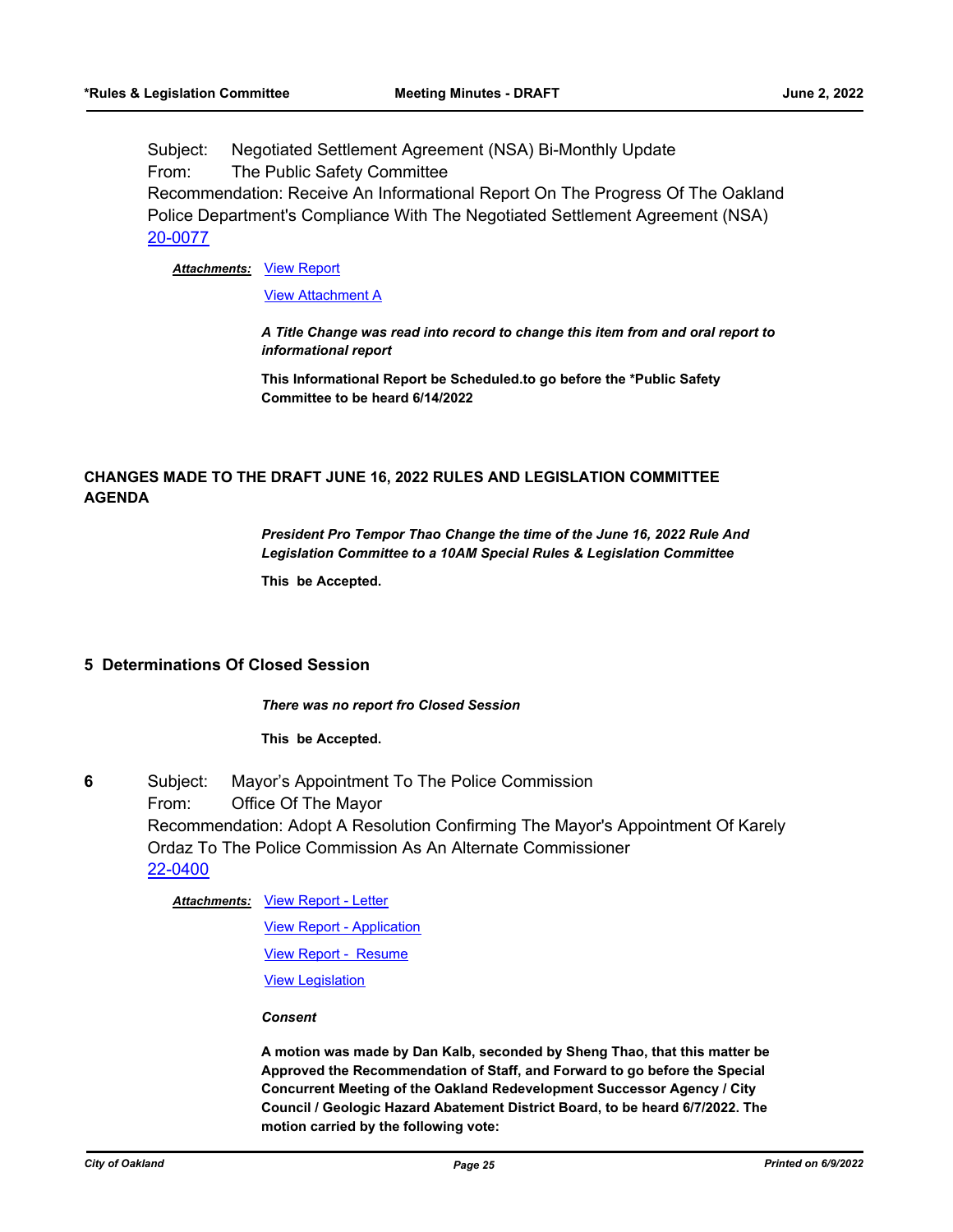**Aye:** 4 - Fortunato Bas, Fife, Kalb, and Thao

**NO VOTE:** 0

**7** Subject: Article 34 Authorization To Develop, Construct, Or Acquire Low Rent Social **Housing** 

From: Councilmember Fife

Recommendation: Adopt A Resolution On The City Council's Own Motion Submitting To The Voters At The General Municipal Election On November 8, 2022, A Proposed Ordinance To Authorize The City Of Oakland To Develop, Construct, Or Acquire Up To 13,000 Low Rent Social Housing Units In The City Under Article 34 Of The California Constitution, And Directing The City Clerk To Take Any And All Actions Necessary Under Law To Prepare For And Conduct The November 8, 2022, General Municipal Election [22-0410](http://oakland.legistar.com/gateway.aspx?m=l&id=/matter.aspx?key=33331)

**Attachments: [View Report](http://oakland.legistar.com/gateway.aspx?M=F&ID=afb48d17-ed66-4886-839b-cc7b68cb2fad.pdf)** 

[View Legislation](http://oakland.legistar.com/gateway.aspx?M=F&ID=65e7059d-f9e1-44fd-9540-e20f2f156271.pdf)

*Non Consent*

**A motion was made by Carroll Fife, seconded by Nikki Fortunato Bas, that this matter be Approved the Recommendation of Staff, and Forward to go before the Special Concurrent Meeting of the Oakland Redevelopment Successor Agency / City Council / Geologic Hazard Abatement District Board, to be heard 6/7/2022. The motion carried by the following vote:**

**Aye:** 4 - Fortunato Bas, Fife, Kalb, and Thao

**NO VOTE:** 0

# **Open Forum**

*4 speakers spoke during Open Forum.*

# **Adjournment**

*There being no further business, and upon the motion duly made, the Oakland City Council Rules & Legislation Committee adjourned the meeting at 12:27 p.m.*